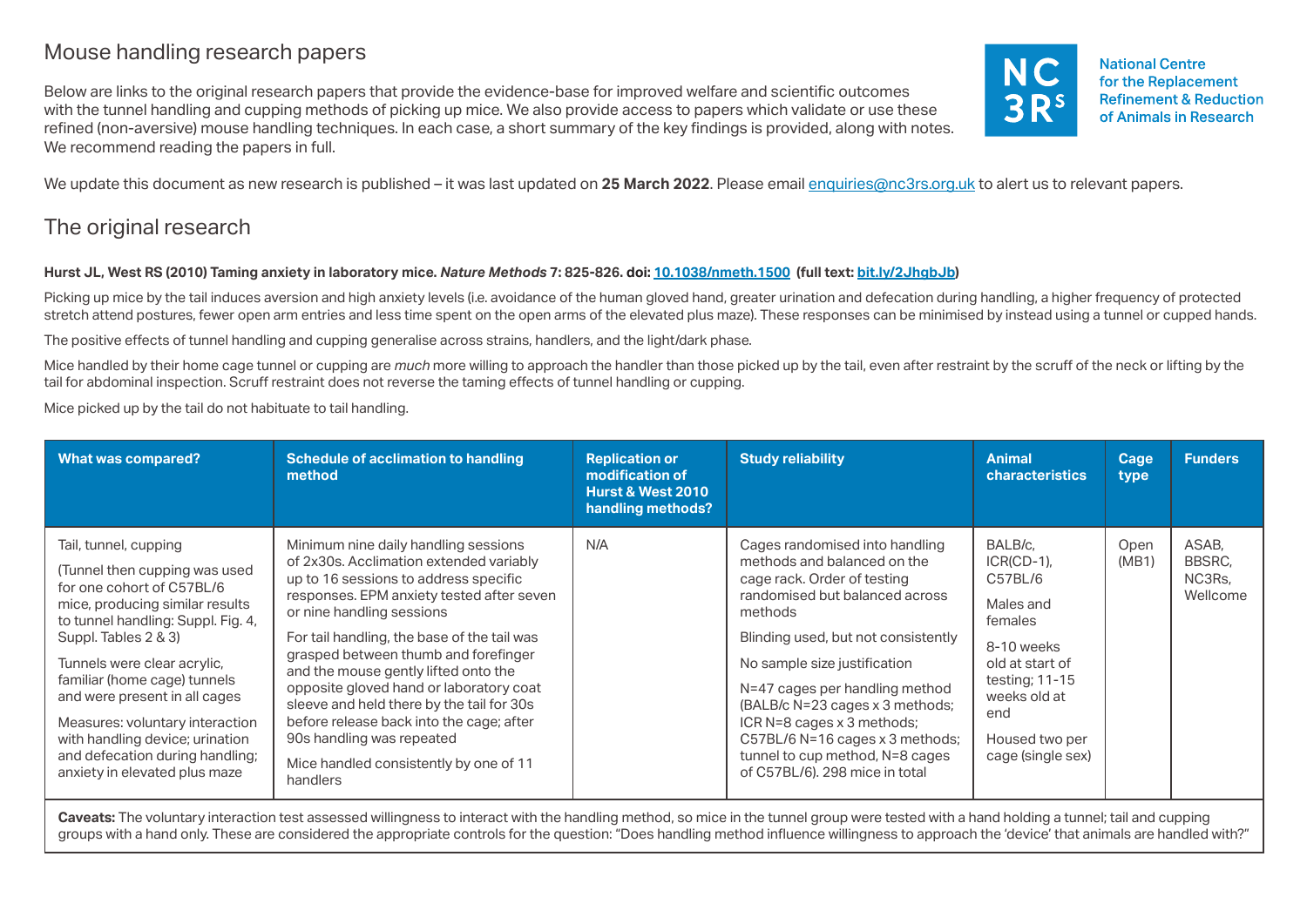# **Gouveia K, Hurst JL (2013) Reducing mouse anxiety during handling: Effect of experience with handling tunnels.** *PLoS ONE* **8(6): e66401. [doi: 10.1371/journal.pone.0066401](https://doi.org/10.1371/journal.pone.0066401)**

Using a tunnel for routine handling reduces anxiety compared to tail handling (as assessed by willingness to approach the handler and behaviour in the elevated plus maze).

This is the case regardless of prior familiarity with the tunnels (i.e. home cage tunnel, or an external tunnel shared between cages with or without prior experience of a tunnel in the cage).

C57BL/6 mice showed a slower habituation to handling by a shared tunnel in comparison to handling by their home tunnel (voluntary interaction with the handling device), suggesting home cage tunnels can further improve response to handling in anxious strains.

| <b>What was compared?</b>                                                                                                                                                                                                                                                                         | <b>Schedule of acclimation</b><br>to handling method            | <b>Replication or modification</b><br>of Hurst & West 2010<br>handling methods? | <b>Study reliability</b>                                                                                                                                                                                        | <b>Animal</b><br><b>characteristics</b>                                                                         | <b>Cage type</b> | <b>Funders</b>             |  |  |
|---------------------------------------------------------------------------------------------------------------------------------------------------------------------------------------------------------------------------------------------------------------------------------------------------|-----------------------------------------------------------------|---------------------------------------------------------------------------------|-----------------------------------------------------------------------------------------------------------------------------------------------------------------------------------------------------------------|-----------------------------------------------------------------------------------------------------------------|------------------|----------------------------|--|--|
| Tail v tunnel – either familiar (home<br>cage) tunnel; external tunnel with<br>1-week experience in the home<br>cage; or external tunnel without<br>experience<br>Tunnels were clear acrylic tunnels<br>Measures: voluntary interaction<br>with handling device; anxiety in<br>elevated plus maze | Nine daily handling<br>sessions of 2x30s each<br>Single handler | Replication                                                                     | Randomisation not<br>mentioned (but was as per<br>Hurst & West 2010 above)<br>Blinding not used<br>No sample size justification<br>N=8 cages per handling<br>method x strain combination.<br>128 mice in total. | ICR(CD-1), C57BL/6<br>Males and females<br>7-10 weeks old<br>when tested<br>Housed two per<br>cage (single sex) | Open (M3)        | NC3Rs (PhD<br>studentship) |  |  |
| <b>Caveats: as above</b>                                                                                                                                                                                                                                                                          |                                                                 |                                                                                 |                                                                                                                                                                                                                 |                                                                                                                 |                  |                            |  |  |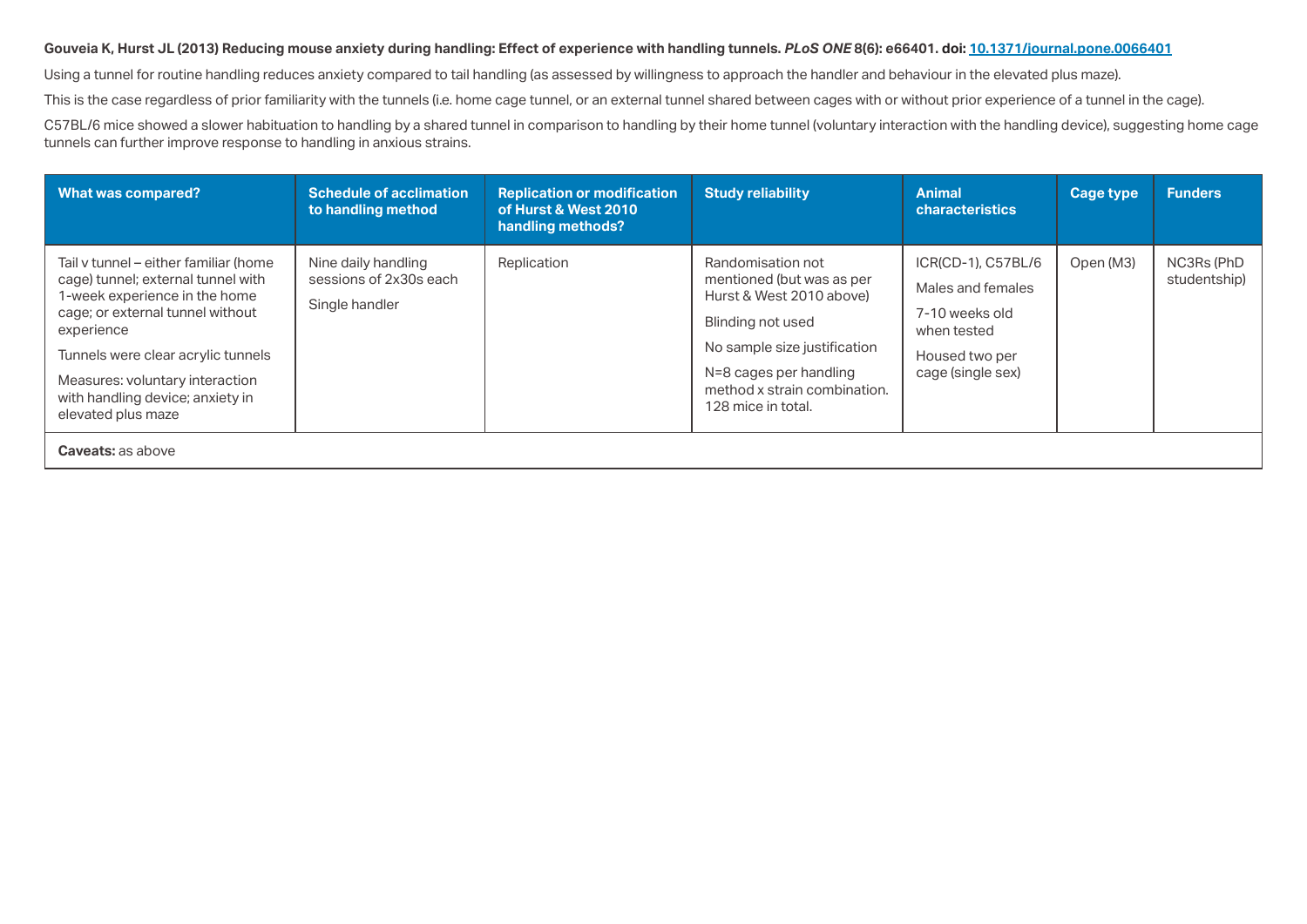# **Gouveia K, Hurst JL (2017) Optimising reliability of mouse performance in behavioural testing: the major role of non-aversive handling.** *Scientific Reports* **7: 44999. doi: 10.1038/srep44999**

Mice handled by tunnel and cupping methods showed *substantially* improved performance in a simple behavioural test (habituation-dishabituation paradigm) compared to picking up by the tail. Tail-handled mice showed little willingness to explore and investigate test stimuli, leading to poor test performance that was only slightly improved by prior familiarisation to the test arena.

By contrast, mice handled by tunnel explored readily and showed robust responses to test stimuli, regardless of prior familiarisation or stimulus location (though responses were more variable for cup handling). Handling method therefore has implications for the reliability of performance in behavioural tests.

The positive effects of non-aversive handling can be achieved through normal brief handling during cage cleaning.

| <b>What was compared?</b>                                                                                                                                                                                                                                                                                                                                             | Schedule of acclimation to handling<br>method                                                                                                                                                                                                                                                                                                                                                                                     | <b>Replication or</b><br>modification of<br><b>Hurst &amp; West 2010</b><br>handling methods? | <b>Study reliability</b>                                                                                                                                                                                                            | <b>Animal</b><br><b>characteristics</b>                                                                                                             | Cage<br>type | <b>Funders</b>             |  |  |  |  |
|-----------------------------------------------------------------------------------------------------------------------------------------------------------------------------------------------------------------------------------------------------------------------------------------------------------------------------------------------------------------------|-----------------------------------------------------------------------------------------------------------------------------------------------------------------------------------------------------------------------------------------------------------------------------------------------------------------------------------------------------------------------------------------------------------------------------------|-----------------------------------------------------------------------------------------------|-------------------------------------------------------------------------------------------------------------------------------------------------------------------------------------------------------------------------------------|-----------------------------------------------------------------------------------------------------------------------------------------------------|--------------|----------------------------|--|--|--|--|
| Expt. 1 (stimulus location): Tail,<br>tunnel or cupping<br>Expt. 2 (test area familiarity): Tail v<br>tunnel<br>Tunnels were clear acrylic, familiar<br>(home cage) tunnels present in all<br>home cages<br>Measures: voluntary interaction<br>with handling device; exploration<br>of clean arena; habituation-<br>dishabituation response to novel<br>urine stimuli | Expt. 1: 2s handling by assigned method<br>to transfer mice between cages during<br>bimonthly routine cage cleaning from 5<br>weeks of age until testing at 14 weeks<br>of age. Transfer of mice to and from test<br>arena for four trials<br>Expt. 2: 2s daily handling by assigned<br>method over 10 days from 14 weeks of<br>age. Transfer of mice to and from test<br>arena for habituation and four trials<br>Single handler | Replication, but<br>handling habituation<br>sessions were very<br>brief (only 2s)             | Cages randomised to<br>handling methods<br>Blinding not used<br>No sample size<br>justification<br>Expt. 1: N=8 cages per<br>handling method. 48 mice<br>in total<br>Expt. 2: N=8 cages per<br>handling method. 32 mice<br>in total | BALB/c (BALB/<br>cOlaHsd)<br>Females only<br>Expt. 1: 14-15 weeks<br>old when tested<br>Expt. 2: 16 weeks old<br>when tested<br>Housed two per cage | Open<br>(M3) | NC3Rs (PhD<br>studentship) |  |  |  |  |
| <b>Caveats: as above</b>                                                                                                                                                                                                                                                                                                                                              |                                                                                                                                                                                                                                                                                                                                                                                                                                   |                                                                                               |                                                                                                                                                                                                                                     |                                                                                                                                                     |              |                            |  |  |  |  |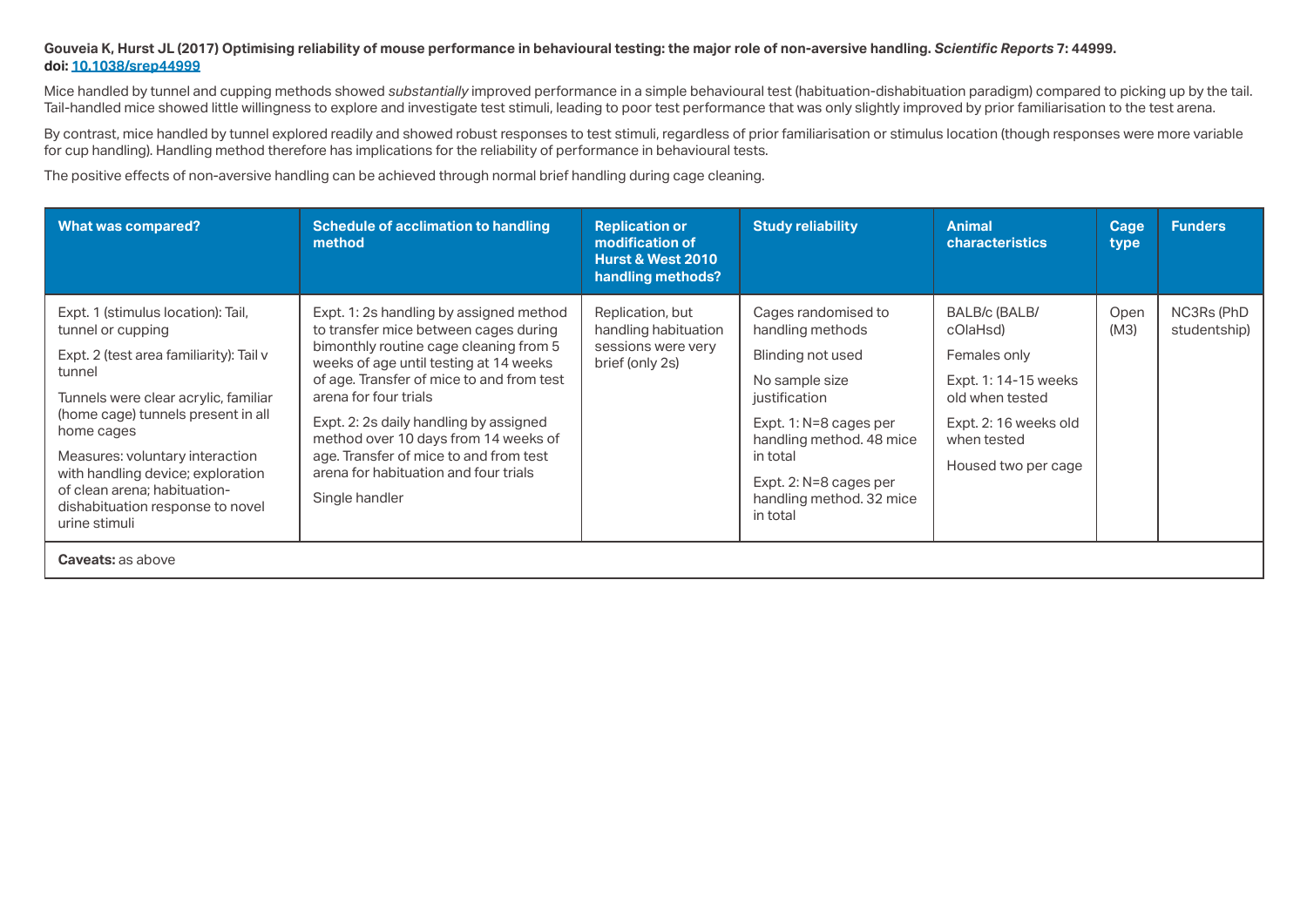# Papers from other groups that validate or use the improved handling techniques

# **Ghosal S, Nunley A, Mahbod P** *et al.* **(2015) Mouse handling limits the impact of stress on metabolic endpoints.** *Physiology & Behaviour* **150: 31-37. [doi: 10.1016/j.physbeh.2015.06.021](https://doi.org/10.1016/j.physbeh.2015.06.021)**

Mice handled by the cupping method show reduced anxiety-like behaviours in the elevated plus maze, coupled with a reduction in blood glucose levels, compared to mice handled by the tail (Expt. 1).

Cupped mice maintained on a high fat diet for 3 months exhibited improved glucose tolerance compared to tail-handled controls (Expt. 2).

A C57BL/6 cup-massage group showed lower glucose levels following an overnight fast, and decreased anxiety-like behaviours associated with lower stress-induced plasma corticosterone concentration compared to controls picked up by tail but only at cage change (Expt. 3).

The physiological evidence supports better welfare when using the cupping method. The authors also conclude use of handling methods that reduce anxiety will mitigate the confounding effect of stress on the interpretation of metabolic endpoints.

| What was compared?                                                                                                                                                                                                                       | <b>Schedule of acclimation to</b><br>handling method                                                                                                                                                                                           | <b>Replication or</b><br>modification of<br><b>Hurst &amp; West</b><br>2010 handling<br>methods? | <b>Study reliability</b>                                                                                                                                                                                                                                                 | <b>Animal characteristics</b>                                                                                                                                                                                                               | Cage<br>type  | <b>Funders</b>                                                                                                           |  |  |  |  |
|------------------------------------------------------------------------------------------------------------------------------------------------------------------------------------------------------------------------------------------|------------------------------------------------------------------------------------------------------------------------------------------------------------------------------------------------------------------------------------------------|--------------------------------------------------------------------------------------------------|--------------------------------------------------------------------------------------------------------------------------------------------------------------------------------------------------------------------------------------------------------------------------|---------------------------------------------------------------------------------------------------------------------------------------------------------------------------------------------------------------------------------------------|---------------|--------------------------------------------------------------------------------------------------------------------------|--|--|--|--|
| Expt. 1: Tail v cupping<br>Expt. 2: Tail v cupping<br>Expt. 3: Tail v cup-massage<br>Measures: anxiety in<br>elevated plus maze;<br>plasma glucose and<br>corticosterone responses;<br>glucose tolerance test or<br>fasted blood glucose | Tail and cupping: ten<br>sessions of 2x30s over 2<br>weeks<br>Cup-massage: at least daily<br>for 5 days, then approx.<br>twice in the following week.<br>Control group not handled<br>except for pick up by tail<br>during weekly cage changes | Replication for<br>tail and cupping<br>methods<br>Cup-massage is<br>a new method                 | Randomisation not mentioned<br>Blinding not mentioned<br>No sample size justification<br>N=10 mice per handling method<br>(but N=5 for tail-handled in Expt.<br>3); number of cages not specified.<br>20 mice in total for Expts. 1 & 2, 15<br>mice in total for Expt. 3 | Expts. 1 & 2: CD1.C57BL/6<br>Expt. 3: C57BL/6<br>Males only<br>Mice aged 10-19 weeks<br>(Expt. 1), 6-7 months (Expt. 2),<br>10-21 weeks (Expt. 3)<br>Housed two per cage for<br>tail and cup; single housing<br>during cup-massage training | Not<br>stated | NIH (First author<br>also holds<br>American Heart<br>Association<br>fellowship and<br>Albert J Ryan<br>Foundation award) |  |  |  |  |
| . The contract is the contract of the contract of the contract of the contract of the contract of the contract of the contract of the contract of the contract of the contract of the contract of the contract of the contrac            | Caveats: Potential pseudoreplication (the experimental unit is arguably the cage, not the animal). In Expt. 3, the control tail group were only handled briefly during cage changes, so                                                        |                                                                                                  |                                                                                                                                                                                                                                                                          |                                                                                                                                                                                                                                             |               |                                                                                                                          |  |  |  |  |

differences could be due to cup-massage method or frequency of handling. No comparison made between cupping and cup-massage.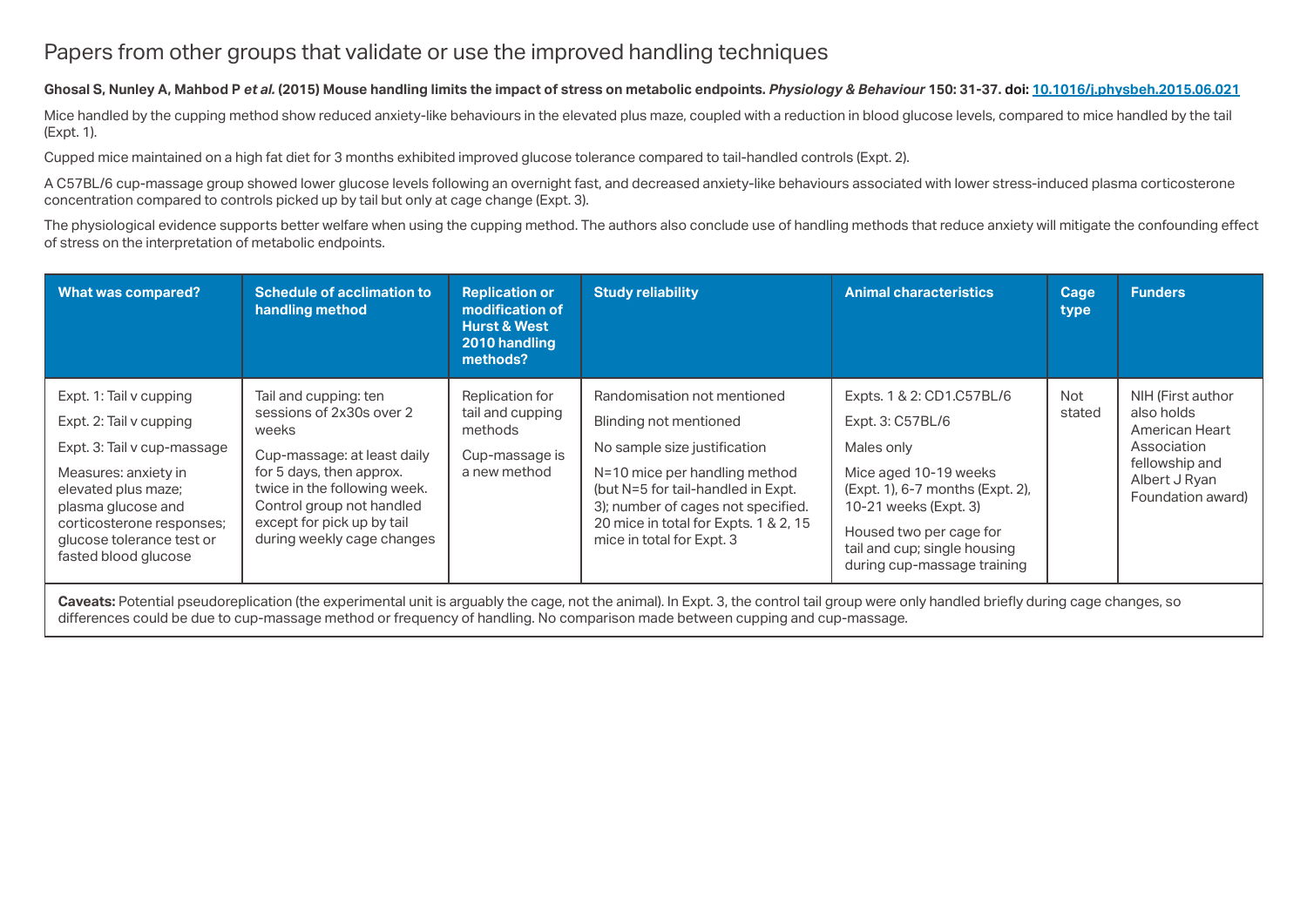# **Miller AL, Leach MC (2015) The effect of handling method on the mouse grimace scale in two strains of laboratory mice.** *Laboratory Animals* **50(4): 305-307. [doi:](http://doi.org/10.1177/0023677215622144)  [10.1177/0023677215622144](http://doi.org/10.1177/0023677215622144)**

The mouse grimace scale (MGS) uses changes in facial expression to assess pain. No significant difference in MGS scores were found between mice handled using a tunnel compared with the tail. (No interventions were applied other than routine husbandry and handling).

These methods of handling are therefore not confounding factors when establishing baseline MGS scores.

The authors recommend that tunnel handling should be used when handling mice to minimize anxiety and doing so will have no impact on the implementation of the MGS.

| What was compared?                                                                                                                                        | <b>Schedule of acclimation</b><br>to handling method                                                                           | <b>Replication or modification</b><br>of Hurst & West 2010<br>handling methods? | <b>Study reliability</b>                                                                                                                                     | Animal<br><b>characteristics</b>                                   | Cage type     | <b>Funders</b> |  |  |  |
|-----------------------------------------------------------------------------------------------------------------------------------------------------------|--------------------------------------------------------------------------------------------------------------------------------|---------------------------------------------------------------------------------|--------------------------------------------------------------------------------------------------------------------------------------------------------------|--------------------------------------------------------------------|---------------|----------------|--|--|--|
| Tail v tunnel<br>Tunnels used were cardboard.<br>familiar (home cage) tunnels<br>Measures: mouse grimace scores<br>in a 3 min session after handling      | All routine husbandry<br>over a 1-week period<br>used either tail or tunnel<br>handling using the Hurst<br>& West 2010 methods | Replication, but duration of<br>handling not indicated                          | Cages randomised to handling<br>methods<br>Blinding used where possible<br>No sample size justification<br>N=8 mice per handling method.<br>16 mice in total | CBA, DBA/2<br>Males only<br>Age not stated<br>Housed four per cage | IVC (Type II) | NC3Rs          |  |  |  |
| Caveats: Potential pseudoreplication (the experimental unit was arguably the cage; however individual animal data were assessed with one cage per method) |                                                                                                                                |                                                                                 |                                                                                                                                                              |                                                                    |               |                |  |  |  |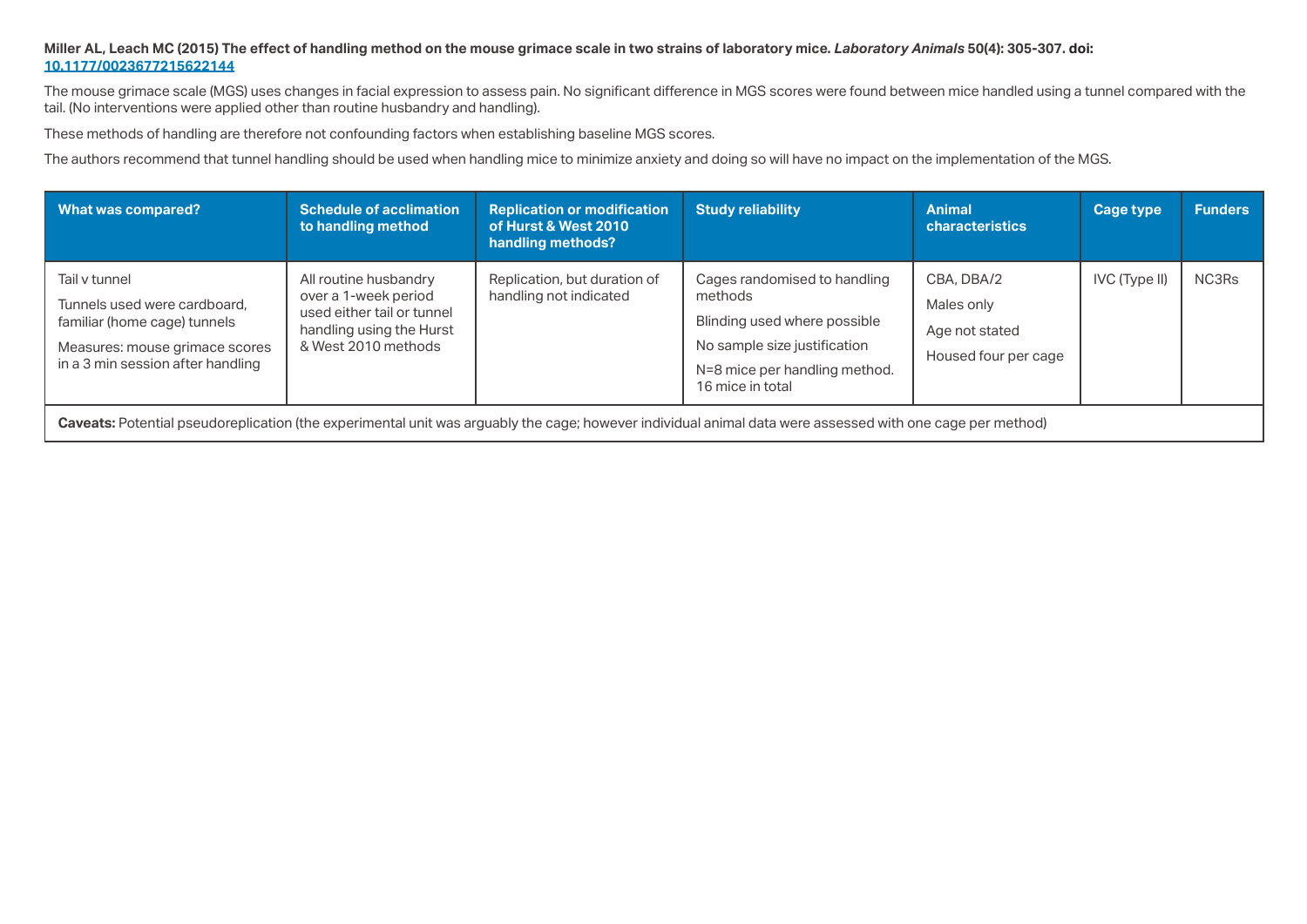#### **Novak J, Bailoo JD, Melotti L,** *et al.* **(2015) An exploration based cognitive bias test for mice: effects of handling method and stereotypic behaviour.** *PLoS ONE* **10(7): e0130718. [doi: 10.1371/journal.pone.0130718](https://doi.org/10.1371/journal.pone.0130718)**

This study aimed to validate an exploration based cognitive bias test, using two different handling methods, tail and cupping.

Mice from both handling groups displayed a similar pattern of exploration in the radial arm maze, suggesting no difference in affect (but see Caveats).

The authors speculate the test may not be appropriate or sensitive enough to detect changes in affective state, the effects of handling may have been too subtle to induce changes in maze performance, or the mice may have habituated to the handling methods.

| <b>What was compared?</b>                                                                                                                                                        | <b>Schedule of acclimation to</b><br>handling method                                                                                                                                                                               | <b>Replication or modification</b><br>of Hurst & West 2010<br>handling methods? | <b>Study reliability</b>                                                                                                                                                     | <b>Animal</b><br><b>characteristics</b>                                                                                                                  | Cage type | <b>Funders</b> |
|----------------------------------------------------------------------------------------------------------------------------------------------------------------------------------|------------------------------------------------------------------------------------------------------------------------------------------------------------------------------------------------------------------------------------|---------------------------------------------------------------------------------|------------------------------------------------------------------------------------------------------------------------------------------------------------------------------|----------------------------------------------------------------------------------------------------------------------------------------------------------|-----------|----------------|
| Tail v cupping<br>Measures: discrimination between<br>positively and negatively cued<br>arms of radial maze; response<br>to ambiguous arms; home cage<br>activity and stereotypy | Daily handling for 15 weeks<br>from 3 weeks old (30s of<br>tail handling or cupping); 6<br>weeks with only weekly cage<br>change and health check;<br>new experimenter then<br>handled the mice daily for 9<br>days during testing | Replication, but mice were<br>handled daily for many weeks                      | Animals randomised to<br>different handling methods<br>Blinding used where<br>possible<br>No sample size justification<br>N=14 mice per handling<br>method. 28 mice in total | CD-1; Females only<br>Habituated from<br>3 weeks old, with<br>spatial discrimination<br>training and tested at<br>26-27 weeks old<br>Housed two per cage | Type II   | DFG, ERC       |

**Caveats:** The mice were housed with one tail and one tunnel handled mouse per cage. If stress is communicated amongst cage-mates, this might confound the results.

This is a novel cognitive bias test that has not been validated, for example using antidepressants as a positive control. The authors suggest that future work should do this.

Cupping may have increased the number of arms entered in the maze during training (F1,21 Handling = 4.50, which is larger than the critical F-value of 4.325; p value would be 0.046).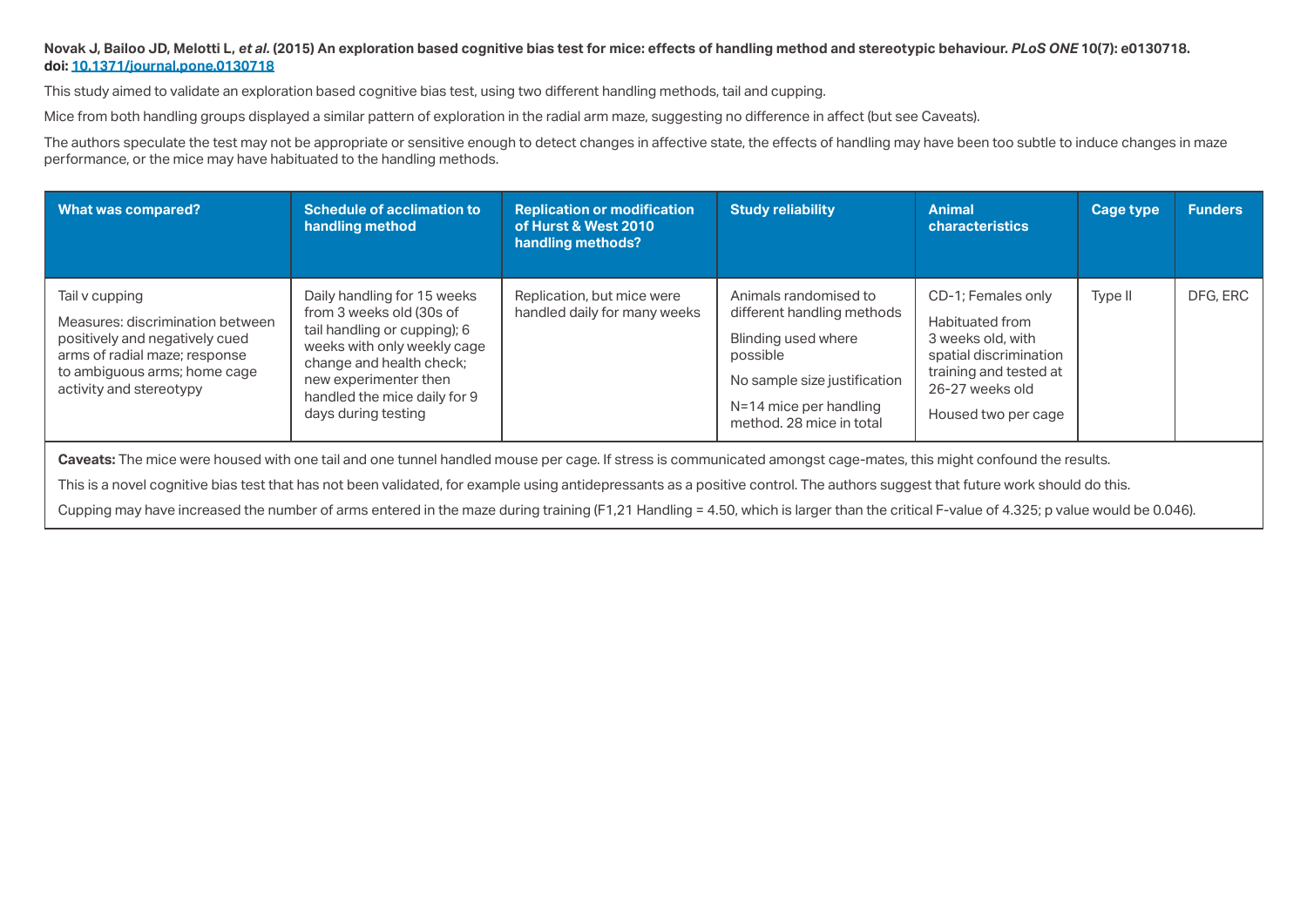### **Ono M, Sasaki H, Nagasaki K,** *et al.* **(2016) Does the routine handling affect the phenotype of disease model mice?** *Japanese Journal of Veterinary Research* **64(4): 265-271. [doi: 10.14943/jjvr.64.4.265](https://doi.org/10.14943/jjvr.64.4.265)**

This study compared the impact of handling methods on the severity of symptoms in the ICGN glomerulonephritis mouse – a model for the human idiopathic nephrotic syndrome. Female tailhandled mice showed higher glomerulus lesion scores than controls (approximately 2.4-fold higher).

In a second experiment, plasma corticosterone levels were higher in tail-handled C57BL/6 male mice compared to controls, and higher in tunnel-handled BALB/c male mice compared to tailhandled and controls.

| <b>What was compared?</b>                                                                                                                                                                                                                                                                                                                                                                            | <b>Schedule of acclimation to</b><br>handling method                                                                                                                                                                                                                                                                                                                                                                                                                         | <b>Replication or</b><br>modification of Hurst<br>& West 2010 handling<br>methods?                                                                                                                                                                                                                                                                                            | <b>Study reliability</b>                                                                                                                                                                                                                                         | <b>Animal</b><br><b>characteristics</b>                                                                                                                                                       | Cage<br>type | <b>Funders</b>                                                                                                                                                                      |
|------------------------------------------------------------------------------------------------------------------------------------------------------------------------------------------------------------------------------------------------------------------------------------------------------------------------------------------------------------------------------------------------------|------------------------------------------------------------------------------------------------------------------------------------------------------------------------------------------------------------------------------------------------------------------------------------------------------------------------------------------------------------------------------------------------------------------------------------------------------------------------------|-------------------------------------------------------------------------------------------------------------------------------------------------------------------------------------------------------------------------------------------------------------------------------------------------------------------------------------------------------------------------------|------------------------------------------------------------------------------------------------------------------------------------------------------------------------------------------------------------------------------------------------------------------|-----------------------------------------------------------------------------------------------------------------------------------------------------------------------------------------------|--------------|-------------------------------------------------------------------------------------------------------------------------------------------------------------------------------------|
| Expt. 1: Tail v tunnel (voluntary entry)<br>v cupping v undisturbed controls<br>Expt 2: Tail v tunnel (voluntary entry)<br>v undisturbed control<br>Tunnels were transparent red,<br>polycarbonate, familiar (home cage)<br>tunnels<br>Measures:<br>Expt. 1: kidney histopathology;<br>blood haematocrit; creatinine and<br>urea nitrogen<br>Expt. 2: plasma corticosterone 20<br>min after handling | Handled 5 days per week for<br>20s over 4 weeks<br>Mice were picked up by their<br>tails and lifted up (tail method);<br>lifted up after voluntarily<br>entering into the plastic<br>tunnel (tunnel method); or<br>hand-scooped and lifted up<br>by both hands moving freely<br>over the palm (hand method).<br>In each case, mice were lifted<br>up for 20s. Control mice were<br>undisturbed except for tail<br>handling for a short period<br>during weekly cage changing | Modification<br>Tunnel handling varies<br>from Hurst & West 2010.<br>where the mouse is<br>guided into the tunnel<br>from behind with the<br>hand In this study,<br>BALB/c mice took more<br>than 5 min to enter<br>tunnels voluntarily during<br>handling, C57BL/6<br>took 10-15s to enter<br>voluntarily. Tail handled<br>mice were not supported<br>during the 20s lifting | Randomisation not<br>mentioned<br>Blinding not mentioned<br>No sample size<br>justification<br>Expt. $1: N=5$ mice<br>per sex and handling<br>method, 40 mice in total<br>Expt. 2: N=5 males per<br>handling method x<br>strain combination. 30<br>mice in total | Expt. 1: ICGN<br>glomerulonephritis<br>mouse, males and<br>females<br>Expt. 2: C57BL/6 and<br>BALB/c, males only<br>8 weeks old when<br>tested<br>Two or three mice<br>per cage (single sex?) | <b>IVC</b>   | <b>JSPS KAKENHI</b><br>(Grants-in-Aid for<br><b>Scientific Research</b><br>No. 25925011),<br>the Ministry of<br>Education, Culture,<br>Sports, Science<br>and Technology,<br>Japan. |

Caveats: Potential pseudoreplication (the experimental unit is arguably the cage, not the animal). Requirement for voluntary entry to tunnels (in contrast to Hurst & West 2010 and recommended practice) led to substantially longer disturbance of mice during handling, particularly among BALB/c mice. During cage changing, the undisturbed control mice were actually handled by the tail. Number of animals of each sex in each group/cage not mentioned (but sex differences are reported).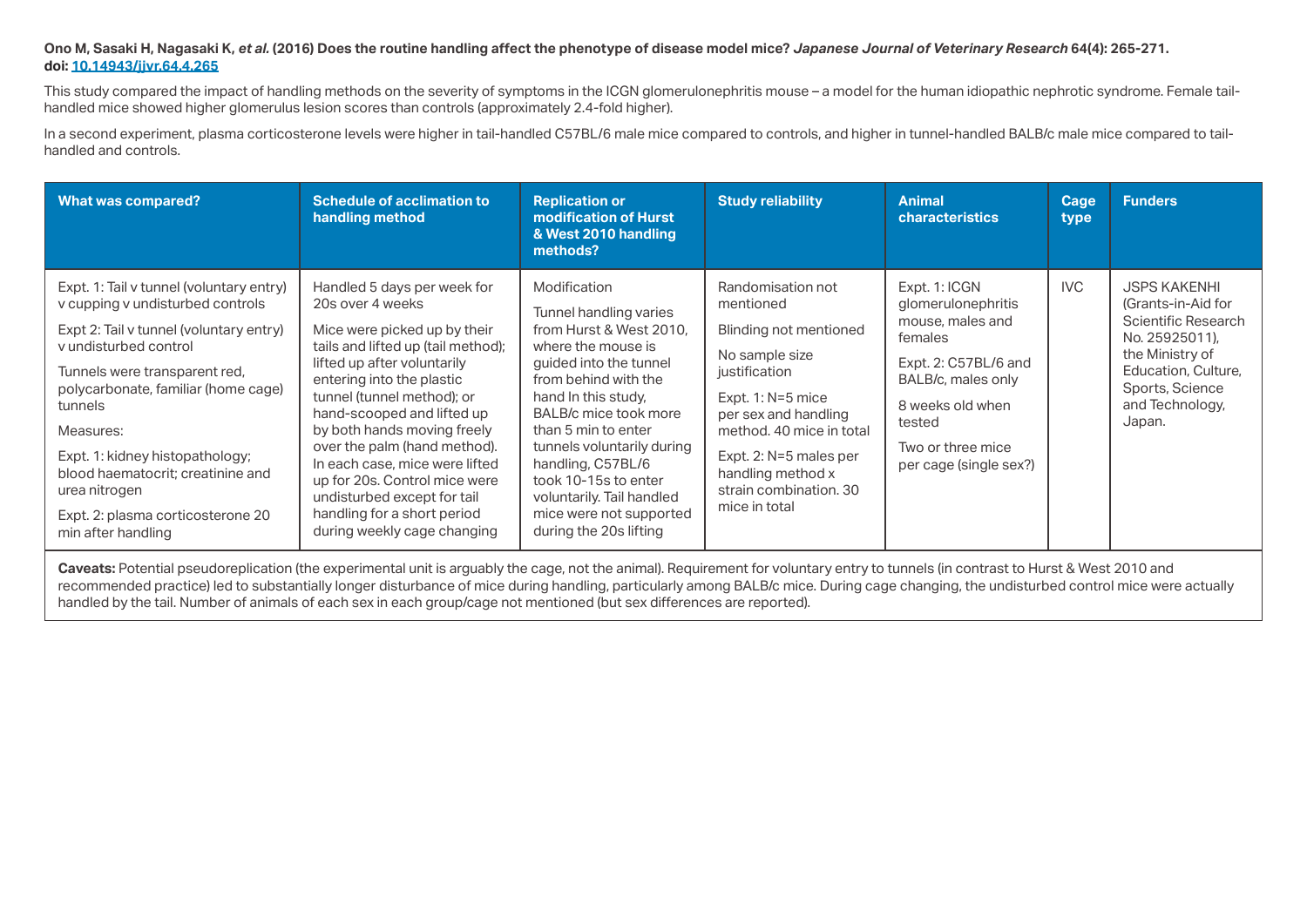#### **Wilde E, Aubdool AA, Thakore P,** *et al.* **(2017) Tail-cuff technique and its influence on central blood pressure in the mouse.** *Journal of the American Heart Association* **6(6): e005204. doi: 10.1161/JAHA.116.005204**

This study investigated the effects of tail-cuff plethysmography on central blood pressure (BP), heart rate (HR) and core body temperature (BT) in C57Bl/6J mice, as measured by telemetry. The mice were handled by one of three methods in turn for delivery to the tail-cuff restraint tube.

The effect of handling on BP and HR did not differ between the three handling methods (nor between handler's sex and habituation [to repeated tail-cuff measurements]).

The authors concluded this was because the various handling methods preceded restraint in the tail-cuff restraint tube, which is associated with a high level of stress.

| <b>What was</b><br>compared?                                                                                                                                                                                                                                                                                                                                 | <b>Schedule of acclimation to handling</b><br>method                                                                                                                                                                                                                                                                                                                                                                                                                                                                                                                                                                                                                                                                                          | <b>Replication or</b><br>modification of<br><b>Hurst &amp; West 2010</b><br>handling methods?                                                                                       | <b>Study reliability</b>                                                                                                                                                                                                                                                                                                                                                                                                                                                                                        | <b>Animal</b><br><b>characteristics</b>                                                                       | Cage type                                                          | <b>Funders</b>                                                  |
|--------------------------------------------------------------------------------------------------------------------------------------------------------------------------------------------------------------------------------------------------------------------------------------------------------------------------------------------------------------|-----------------------------------------------------------------------------------------------------------------------------------------------------------------------------------------------------------------------------------------------------------------------------------------------------------------------------------------------------------------------------------------------------------------------------------------------------------------------------------------------------------------------------------------------------------------------------------------------------------------------------------------------------------------------------------------------------------------------------------------------|-------------------------------------------------------------------------------------------------------------------------------------------------------------------------------------|-----------------------------------------------------------------------------------------------------------------------------------------------------------------------------------------------------------------------------------------------------------------------------------------------------------------------------------------------------------------------------------------------------------------------------------------------------------------------------------------------------------------|---------------------------------------------------------------------------------------------------------------|--------------------------------------------------------------------|-----------------------------------------------------------------|
| Expt. 1: Tail v tunnel v<br>tail-cup<br>Expt. 2: female vs<br>male handler<br>Expt. 3: restraint,<br>heating and handling<br>interventions<br>Expt. 4: angiotensin<br>infusion (hypertension<br>model) v saline<br>Tunnels used were<br>cardboard, familiar<br>(home cage) tunnels<br>Measures: blood<br>pressure and heart<br>rate measured by<br>telemetry | No information is given about how mice<br>were handled until the experiment began<br>(nor about their origin)<br>Expt. 1: Tail-cuff plethysmography was<br>carried out on 6 mice for 5 consecutive<br>days using each handling technique,<br>with 6 days of rest given between each<br>handling method. Duration of handing<br>was typically 10-30s followed by 30-60s<br>of handling to place the animals in the<br>restraint tubes and 5 min acclimatisation<br>to the tube before each recording session<br>Expt. 2: Male or female researchers<br>handled mice on consecutive days for<br>tail-cuff plethysmography by their own<br>preferred technique (method not reported)<br>Expts. 3 & 4: No information on handling<br>method given | Modification<br>Tail-cup is a new<br>method, involving<br>grasping by the tail<br>and scooping into<br>the palm<br>Few details are<br>given of tunnel<br>handling technique<br>used | Mice randomised to handling<br>methods<br>Blinding not mentioned<br>No sample size justification<br>Handling method order semi-<br>randomised for Expt. 1; method not<br>indicated for other experiments<br>Expt. 1: N=6 male mice in total; data<br>averaged over 5 days of recording<br>per mouse and method<br>Expt. 2: N=3 male and N=4 female<br>researchers; alternation of<br>individual researchers unclear<br>Expt. 3: N=4 mice, mixed sexes, for<br>a series of interventions<br>Expt. 4: $N=12$ mice | C57BI/6J<br>Males and<br>females<br>13-22 weeks<br>old when tested<br>Singly housed<br>Telemetry<br>implanted | Assumed IVC<br>("filtered<br>positive<br>pressure<br>ventilation") | NC3Rs (PhD<br>studentship),<br>BHF, King's<br>College<br>London |

**Caveats:** Not comparable to other studies comparing handing methods, for several reasons:

Did not use cupping method used by other authors.

Different methods were not implemented until mice were 13-15 weeks old, and then mice were not handled by a consistent method but swapped between methods on a weekly basis for 3 weeks. Crossover design assumes the mice do not habituate to the handling method.

Those mice picked up in a tunnel are presumed to have been tail handled for 12 weeks prior to the experiment, plus daily tail handling for a further 5 or 10 days (4/6 mice) during the experiment, before mice were picked up in a tunnel for assessment. Responses were then averaged over 5 days of testing, going from completely naïve to 5 days tunnel handling experience.

Only 6 mice were used to examine effect of handling method on BP and HR. This compromises interpretation of any non-significant differences (as reported) given the very low power to detect any differences and absence of power tests.

Occlusion cuff for recording was placed at the base of the tail.

Mice were singly housed after telemetry implantation.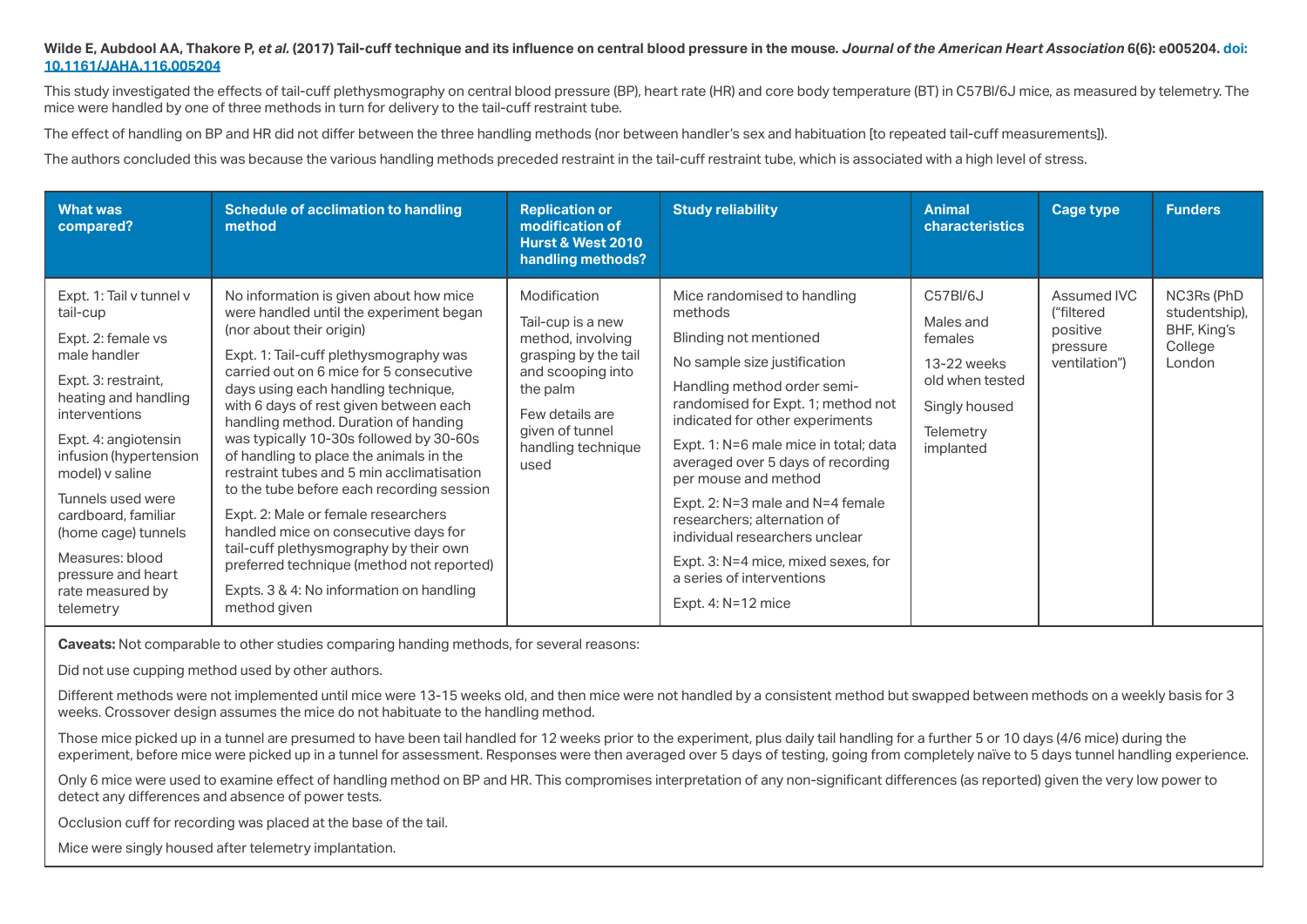# **Clarkson JM, Dwyer DM, Flecknell PA,** *et al.* **(2018) Handling method alters the hedonic value of reward in laboratory mice.** *Scientific Reports* **8: 2448. [doi: 10.1038/s41598-018-20716-3](https://doi.org/10.1038/s41598-018-20716-3)**

Tail-handled mice showed more anhedonic responses (consumed less sucrose, in smaller licking bouts) compared to tunnel-handled mice, indicating a more depressive-like state.

This finding that tail handling reduces responsiveness to reward has scientific as well as animal welfare implications.

The study again replicated Hurst's findings at a different research institution: tail-handled mice interacted substantially less with the handler and showed greater levels of anxiety in behavioural tests (elevated plus maze – EPM; open field test – OFT) compared to tunnel-handled mice.

| What was compared?                                                                                                                                                                                                                               | <b>Schedule of acclimation to</b><br>handling method                                                                                                                                                                  | <b>Replication or</b><br>modification of<br><b>Hurst &amp; West 2010</b><br>handling methods? | <b>Study reliability</b>                                                                                                                                      | <b>Animal</b><br><b>characteristics</b>                                                     | <b>Cage type</b> | <b>Funders</b> |  |  |  |  |
|--------------------------------------------------------------------------------------------------------------------------------------------------------------------------------------------------------------------------------------------------|-----------------------------------------------------------------------------------------------------------------------------------------------------------------------------------------------------------------------|-----------------------------------------------------------------------------------------------|---------------------------------------------------------------------------------------------------------------------------------------------------------------|---------------------------------------------------------------------------------------------|------------------|----------------|--|--|--|--|
| Tail v tunnel<br>Tunnels used were clear Perspex,<br>familiar (home cage) tunnel<br>Measures: consumption of sucrose at<br>4% and 16% concentration; lick cluster<br>size; voluntary interaction with handling<br>device; anxiety in EPM and OFT | Nine daily 2x30s handling<br>sessions, then handling to<br>transfer mice during testing<br>and training (day 10 for EPM,<br>days 15-26 and 29-33 for<br>sucrose tests, day 36 for EPM)<br>and at weekly cage cleaning | Replication                                                                                   | Cages randomised to handling<br>methods<br>Blinding used where possible<br>No sample size justification<br>N=16 mice per handling method.<br>32 mice in total | C57BL/6J<br>Males only<br>7 weeks old at start.<br>12 weeks old at end<br>Two mice per cage | Open (M3)        | <b>BBSRC</b>   |  |  |  |  |
|                                                                                                                                                                                                                                                  | <b>Caveats:</b> Potential pseudoreplication (the experimental unit was arguably the cage, however for most of the tasks individual animal data were assessed).                                                        |                                                                                               |                                                                                                                                                               |                                                                                             |                  |                |  |  |  |  |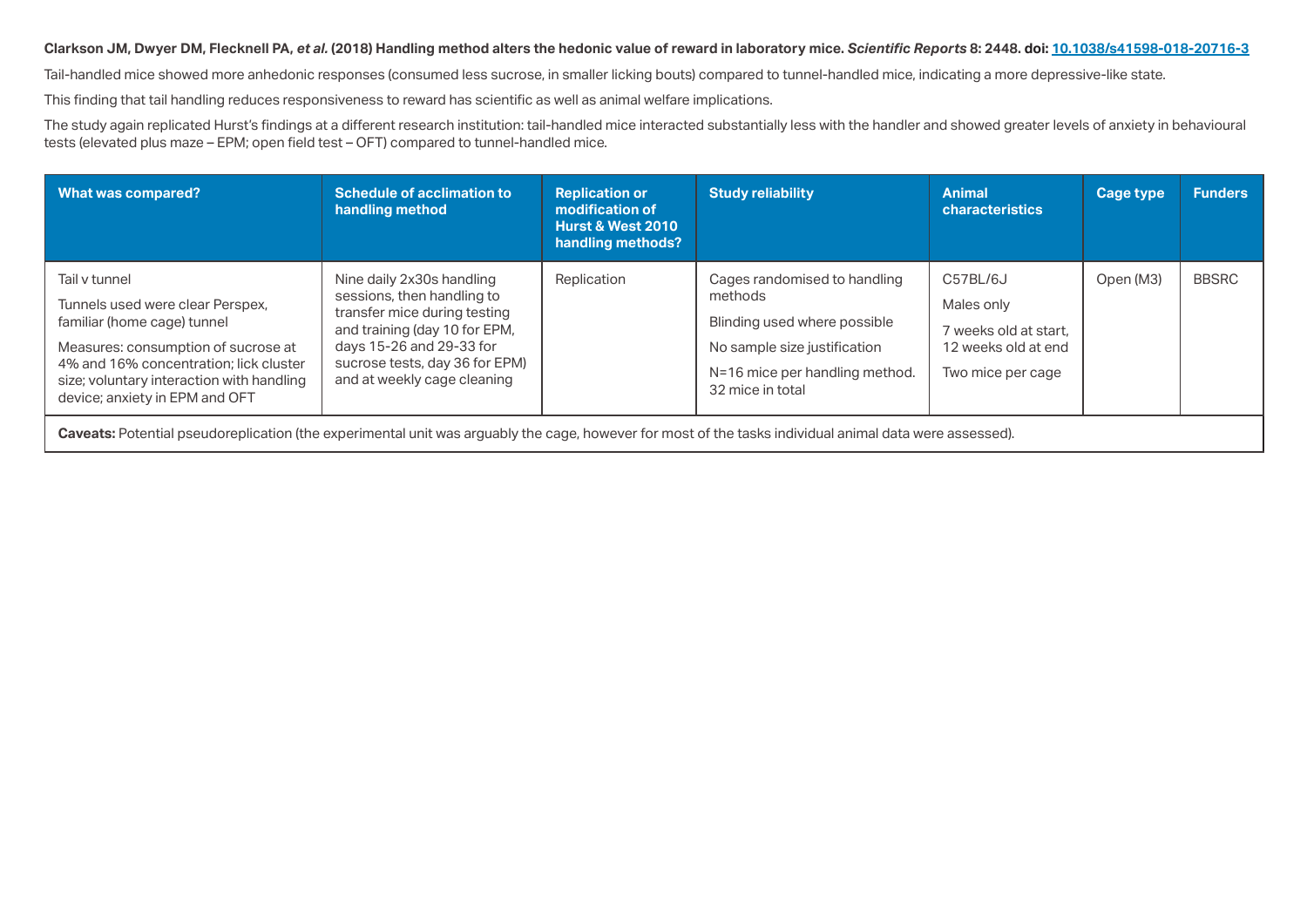#### **Nakamura Y, Suzuki K (2018) Tunnel use facilitates handling of ICR mice and decreases experimental variation.** *Journal of Veterinary Medical Science* **80(6): 886-892. [doi: 10.1292/jvms.18-0044](https://doi.org/10.1292/jvms.18-0044)**

This study investigated whether tunnel handing can improve welfare during persistent stress from repeated oral drug administration. During 1 week of handling acclimation and 1 week of gavage, voluntary interaction with experimenter (handling device) was much greater in tunnel-handled mice compared to mice picked up by the tail.

Tunnel-handled mice were also easier to handle (as assessed by an independent rating scale), which the authors suggest could reduce workload for experimenters, and defecation and urination during handling were reduced compared to mice picked up by the tail.

Mice handled by the tunnel showed greater exploration in the open field test (OFT) and elevated plus maze (EPM), and reduced anxiety in the OFT (but not EPM) compared to tail-handled mice.

Variation in the behavioural test data was reduced in tunnel-handled mice compared to tail-handled, after intraperitoneal administration of saline (placebo) or diazepam, suggesting tunnelhandling might decrease variation in pharmacological tests.

No differences were found between sexes.

| <b>What was compared?</b>                                                                                                                                                                                                                                              | <b>Schedule of acclimation to</b><br>handling method                                                                                                                                                                                                                                | <b>Replication or</b><br>modification of<br>Hurst & West 2010<br>handling methods? | <b>Study reliability</b>                                                                                                                                                                                                     | <b>Animal characteristics</b>                                                                                                                                                                      | <b>Cage type</b> | <b>Funders</b>          |
|------------------------------------------------------------------------------------------------------------------------------------------------------------------------------------------------------------------------------------------------------------------------|-------------------------------------------------------------------------------------------------------------------------------------------------------------------------------------------------------------------------------------------------------------------------------------|------------------------------------------------------------------------------------|------------------------------------------------------------------------------------------------------------------------------------------------------------------------------------------------------------------------------|----------------------------------------------------------------------------------------------------------------------------------------------------------------------------------------------------|------------------|-------------------------|
| Tail v tunnel<br>Tunnels used were clear, acrylic<br>tunnels not present in home cage<br>Measures: urination and defecation<br>during handling; ease of handling<br>rating; voluntary interaction with<br>handling device; open field test;<br>elevated plus maze test | Seven sessions of daily handling<br>for 2x30s, followed by capture by<br>assigned method and daily oral<br>gavage of saline when restrained<br>by scruff for seven sessions, then<br>handled for OFT and EPM tests<br>after intraperitoneal administration<br>of diazepam or saline | Replication                                                                        | Cages were randomised<br>into two handling methods<br>Order of handling of cages<br>balanced across sessions<br>Blinding not mentioned<br>No sample size justification<br>N=40 mice per handling<br>method. 80 mice in total | Jcl:ICR<br>Males and females<br>3 weeks old at start of<br>handling, daily handling<br>sessions started at 4<br>weeks old, 6 weeks old<br>at end of study<br>Housed four per cage<br>(single sex?) | Open             | Funder not<br>specified |

**Caveats:** Potential pseudoreplication (the experimental unit was arguably the cage, particularly during voluntary interaction tests; however individual animal data were assessed).

Animals are juvenile to subadult (4-6 weeks old).

Tail-handled mice showed significantly higher coefficient of variation on the EPM compared to tunnel-handled mice, and the different measures of anxiety conflicted with each other suggests a potential problem in the EPM test (e.g. low entries but high time on open arms and high coefficient of variation can result from 'freezing' behaviour in some animals).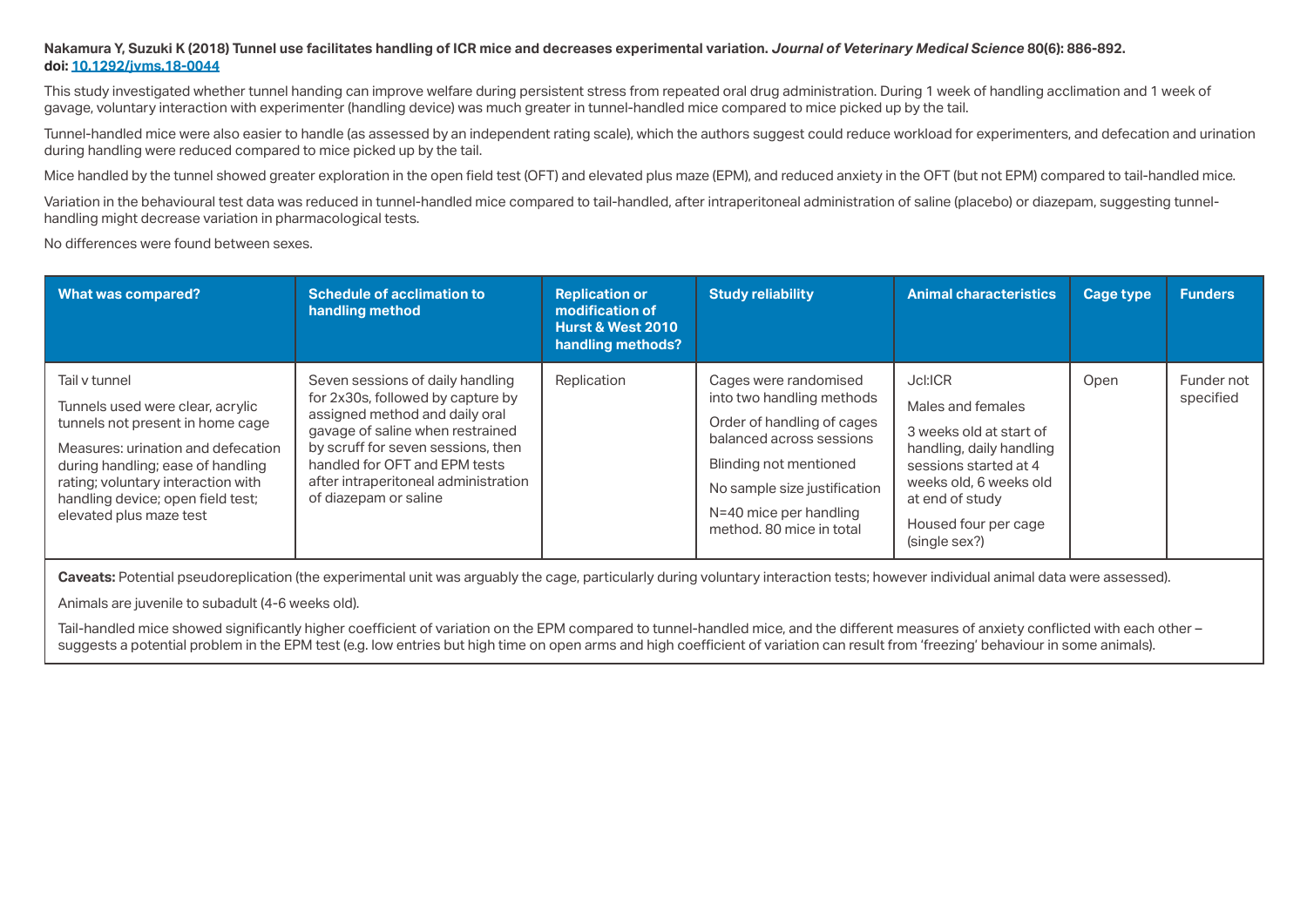#### **Roughan J, Sevenoaks T (2018) Welfare and scientific considerations of tattooing and ear-tagging for mouse identification.** *Journal of the American Association for Laboratory Animal Science* **58(2):142-153. [doi: 10.30802/AALAS-JAALAS-18-000057](https://doi.org/10.30802/AALAS-JAALAS-18-000057) (Full text: [bit.ly/2uauUeF](http://bit.ly/2uauUeF))**

This study investigated if handling method differentially affected anxiety before assessing responses to restraint and tattooing using the Labstamp device, or ear-tagging.

Tunnel-handled mice showed significantly greater voluntary interaction with the handler's hand (less fearful) compared to tail-handled mice, increasing substantially over the study period in tunnel-handled mice despite experience of restraint, tattooing or ear tagging.

The apparent anti-neophobic effect of tunnel handling was long lasting and robust.

Tunnel-handled mice were more active across all assessment times. Change in body weight from before to after handling acclimation was no different between the tunnel- and tail-handled groups. (Handling method also had no significant impact on response to tattooing/restraint).

Grimace scale scores were higher in tail-handled compared to tunnel-handled mice after handling acclimation and throughout subsequent testing.

The data suggest tunnel handling overcame anxiety-like behaviour following restraint, tattooing or ear-tagging.

| <b>What was compared?</b>                                                                                                                                                                                                                                                                                                                                                                                                            | <b>Schedule of acclimation to</b><br>handling method                                                                                                                                                                                                                                                                                                                                                    | <b>Replication or</b><br>modification of<br><b>Hurst &amp; West 2010</b><br>handling methods?            | <b>Study reliability</b>                                                                                                                                                                                                                                                                                                                                                                                        | <b>Animal</b><br><b>characteristics</b>                                                                     | <b>Cage type</b>   | <b>Funders</b>          |
|--------------------------------------------------------------------------------------------------------------------------------------------------------------------------------------------------------------------------------------------------------------------------------------------------------------------------------------------------------------------------------------------------------------------------------------|---------------------------------------------------------------------------------------------------------------------------------------------------------------------------------------------------------------------------------------------------------------------------------------------------------------------------------------------------------------------------------------------------------|----------------------------------------------------------------------------------------------------------|-----------------------------------------------------------------------------------------------------------------------------------------------------------------------------------------------------------------------------------------------------------------------------------------------------------------------------------------------------------------------------------------------------------------|-------------------------------------------------------------------------------------------------------------|--------------------|-------------------------|
| Tail v tunnel<br>Restraint v tattooing v ear tagging<br>Tunnels were clear, Plastiglas<br>tunnels. Each cage had its own<br>tunnel, but these were not left in situ.<br>Home cages had cardboard tubes<br>Measures: light/dark conditioned<br>place preference; voluntary<br>interaction with gloved hand; novel<br>arena; mouse grimace score; tail<br>inflammation; body weight change;<br>agitation during tattooing or restraint | For first 2 weeks, all mice tail<br>handled during weekly cage<br>clean, weighing every 2 days<br>and pre-acclimation testing<br>Daily handling by assigned<br>method for seven sessions<br>(tunnel handling was 60s, tail<br>handling 10s), then for pick<br>up during post-acclimation<br>testing, procedure (tattooing,<br>restraint or ear tagging),<br>post-procedure testing and<br>cage cleaning | Modification<br>Tunnel handling for<br>2x30s but not with<br>home cage tunnel<br>Tail handling for 1x10s | Animals were randomly allocated<br>for restraint or tattooing, and tail<br>or tunnel handling<br>Rack placement of each cage and<br>order of treatments/procedures<br>was counterbalanced<br>Blinding used where possible<br>No sample size justification<br>(based on previous work)<br>N=16 mice per handling method<br>(half experiencing tattooing and<br>half restraint and ear tags). 32<br>mice in total | BALB/cAnCrl.<br>Males and females<br>12-19 weeks old<br>when tested<br>Housed four per<br>cage (single sex) | <b>IVC Type II</b> | Newcastle<br>University |

Caveats: Potential pseudoreplication (the experimental unit is arguably the cage, not the animal). The tails of tunnel handled mice were more inflamed following tattooing, possibly due to improved tail circulation through lack of tail handling.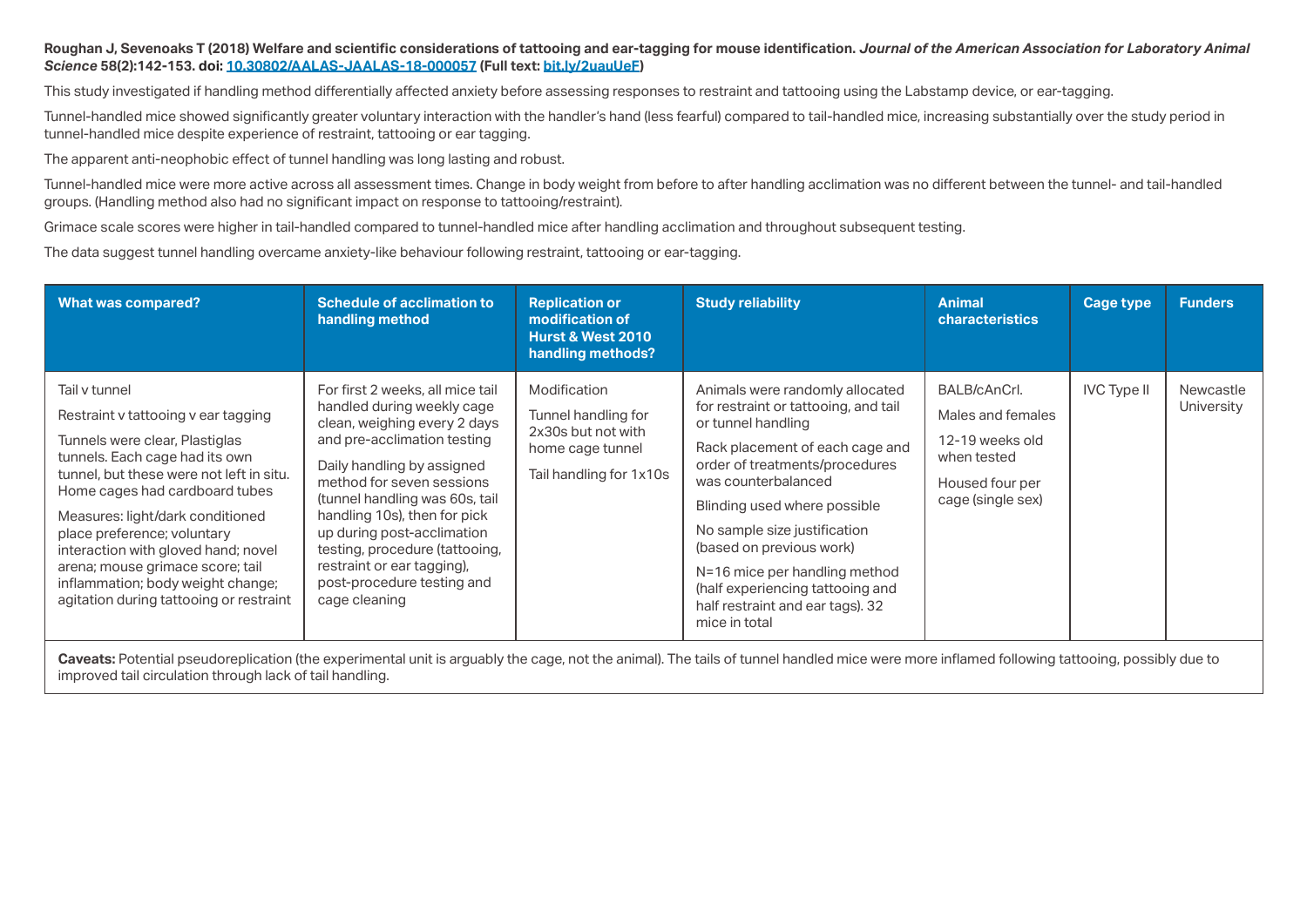### Mertens S, Vogt MA, Gass P, et al. (2019) Effect of three different forms of handling on the variation of aggression-associated parameters in individually and group-housed male **C57BL/6NCrl mice.** *PLOS ONE* **14(4):e0215367. [doi: 10.1371/journal.pone.0215367](http://doi.org/10.1371/journal.pone.0215367)**

This study investigated the effect of three different handling methods (tail, forceps and tunnel) on aggression-associated parameters in single- and group-housed male C57BL/6NCrl mice over 8 weeks.

The authors report that picking up mice by the tail with forceps appears to stimulate aggressive behaviour within groups of familiar mice more than picking them up by tail between fingers or using a handling tunnel.

Overall, tunnel handled mice displayed reduced anxiety (light/dark box test and social novel-object test, but not open field test). The authors conclude that tunnel handling should be used when minimization of anxiety in experimental mice is desired.

| <b>What was compared?</b>                                                                                                                                                                                                                                                                                                                                                                                                                                                                                                                                                                                                       | <b>Schedule of</b><br>acclimation to<br>handling method                                                                                                                                                                                   | <b>Replication or</b><br>modification of<br><b>Hurst &amp; West 2010</b><br>handling methods?                                                                                                                                                                                                                                                    | <b>Study reliability</b>                                                                                                                                                                                                                                                 | <b>Animal</b><br><b>characteristics</b>                                                                                                                                                                     | <b>Cage type</b>                     | <b>Funders</b>                              |
|---------------------------------------------------------------------------------------------------------------------------------------------------------------------------------------------------------------------------------------------------------------------------------------------------------------------------------------------------------------------------------------------------------------------------------------------------------------------------------------------------------------------------------------------------------------------------------------------------------------------------------|-------------------------------------------------------------------------------------------------------------------------------------------------------------------------------------------------------------------------------------------|--------------------------------------------------------------------------------------------------------------------------------------------------------------------------------------------------------------------------------------------------------------------------------------------------------------------------------------------------|--------------------------------------------------------------------------------------------------------------------------------------------------------------------------------------------------------------------------------------------------------------------------|-------------------------------------------------------------------------------------------------------------------------------------------------------------------------------------------------------------|--------------------------------------|---------------------------------------------|
| Tail v forceps v tunnel<br>Tunnels used were transparent,<br>polycarbonate tunnels<br>Measures: Behavioural measures included<br>aggression (spontaneous aggression<br>and resident intruder test), anxiety (open<br>field test, light/dark box, number of fecal<br>boli), sociality (social novel-object test),<br>reaction to thermal pain (hotplate test) and<br>well-being (nest building assay)<br>Clinical parameters included: barbering<br>and bite wounds, body weight, blood<br>glucose levels, body temperature,<br>stress-induced hyperthermia, fecal<br>corticosterone metabolites (FCM) and<br>final organ weight | Handled by<br>one female<br>experimenter four<br>times per week<br>over 8 weeks.<br>and in week 9 for<br>behavioural tests<br>All restrained by<br>tail each week for<br>tail venepuncture<br>and 2 x rectal<br>temperature<br>assessment | Modification of tail<br>and tunnel methods<br>Mice were picked<br>up and placed on<br>cage wire lid then<br>returned to home<br>cage (duration not<br>indicated)<br>No tunnels present<br>in home cage; not<br>stated whether a<br>clean or shared<br>handling tunnel was<br>used<br>Handling by forceps<br>was not used by<br>Hurst & West 2010 | Allocation of animals to<br>treatment groups was<br>haphazard (not random)<br>Blinding not mentioned<br>No sample size justification<br>N=6 cages per treatment<br>(handling x housing<br>method); 72 mice in total.<br>For behavioural tests, N=6<br>mice per treatment | C57BL/6NCrl:<br>males only<br>Habituated from<br>3 weeks old, with<br>measurements<br>taken at 10, 11<br>and 12 weeks old<br>Housed three per<br>cage (18 cages)<br>or individually<br>$(18 \text{ cages})$ | Macrolon II<br>(370cm <sup>2</sup> ) | Deutsche<br>Forschungsgemeinschaft<br>(DFG) |

Caveats: Conclusions are drawn from a small sample size (N=6 cage groups or mice per treatment) which compromises interpretation of the data given the low power to detect differences, particularly in behavioural studies (e.g. aggression after cage cleaning observed in 0/6 tail-handled, 1/6 tunnel-handled [once in 7th week], and 2/6 forceps-handled groups [from 5th and 6th] week until the end of recording]). For many measures, animals were assessed weekly over 8 weeks but separate data analyses often found differences only in a single week, from which a broad conclusion is drawn (p values do not appear to be corrected for multiple comparisons). Repeated measures in non-parametric tests appear to be treated as independent data points. Degrees of freedom for ANOVAs appear incorrect.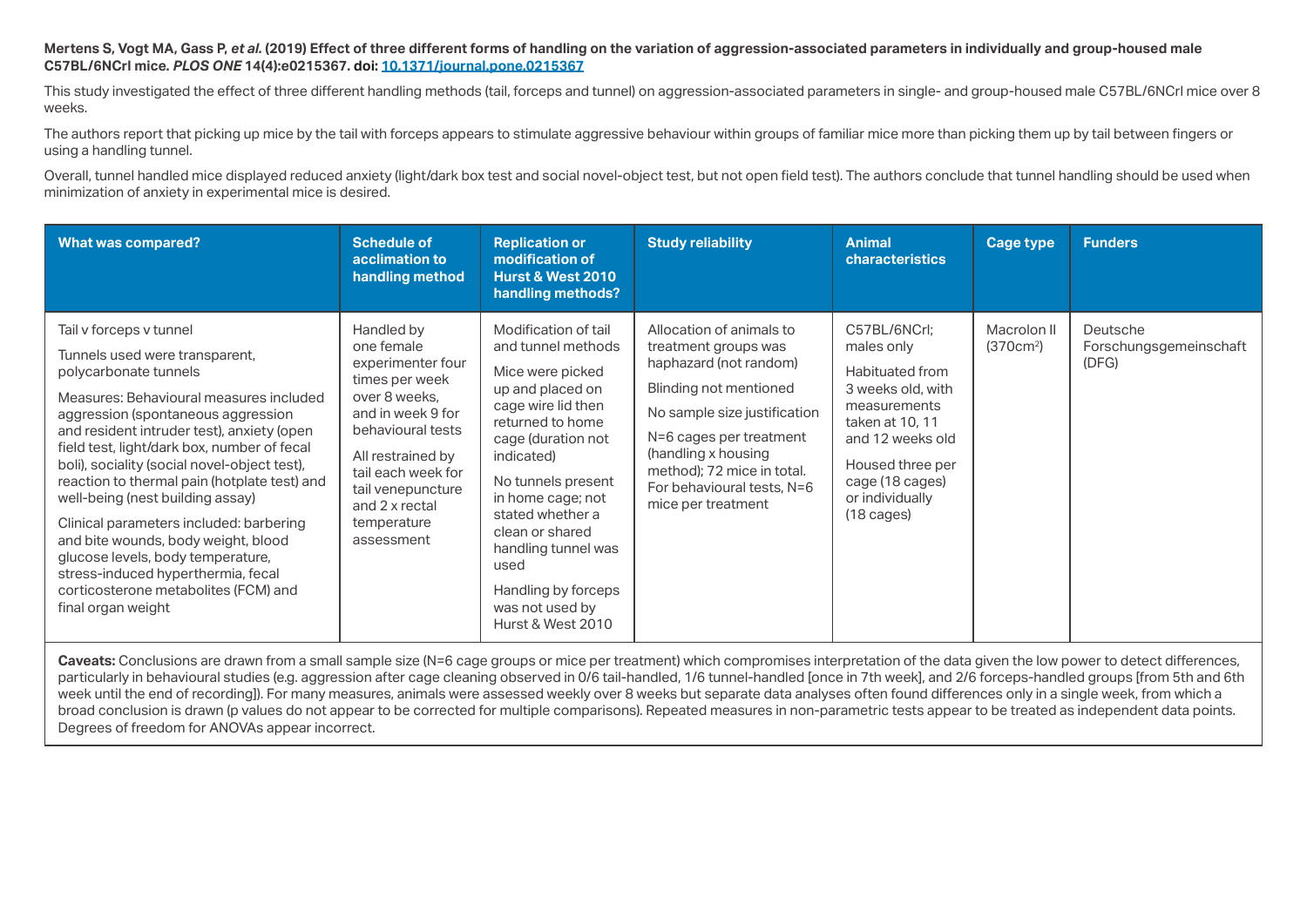#### **Gouveia K, Hurst JL (2019) Improving the practicality of using non-aversive handling methods to reduce background stress and anxiety in laboratory mice.** *Scientific Reports* **9: e20305. [doi: 10.1038/s41598-019-56860-7](https://doi.org/10.1038/s41598-019-56860-7)**

Very brief handling (2s) is sufficient to familiarise mice with tunnel handling, even when only experienced during fortnightly cage cleaning. Brief but more frequent handling is needed for familiarisation with cupping. Picking up mice by the tail induces strong aversion even when handling is brief and infrequent.

Experience of repeated immobilisation (scruff restraint) and subcutaneous injection does not reverse the positive impact of tunnel handling for avoiding handling stress.

Replacing tail handling with tunnel handling during routine cage cleaning and procedures provides a major refinement. The time cost for familiarising mice to the non-aversive methods is negligible.

| <b>What was compared?</b>                                                                                                                                                                                                                                                                                                                                                                                                                                                                                                                                                                                                                                                                                                                                                                                                                                                                                                                                                                                                                                                                                                                                                    | <b>Schedule of acclimation to</b><br>handling method                                                                                                                                                                                                                                                                                                                                                                                                                                                                                                                                                                                                                                                                                                                                                                                                                                                                                                                                                     | <b>Replication or</b><br>modification of<br><b>Hurst &amp; West</b><br>2010 handling<br>methods? | <b>Study reliability</b>                                                                                                                                                                                                                                                                                                                                                                                                                                                                                                                                                                                                                                                                                                                                    | <b>Animal</b><br>characteristics                                                                                                                                                                                                                                                                                                                                                                                                                                                          | Cage<br>type | <b>Funders</b>             |
|------------------------------------------------------------------------------------------------------------------------------------------------------------------------------------------------------------------------------------------------------------------------------------------------------------------------------------------------------------------------------------------------------------------------------------------------------------------------------------------------------------------------------------------------------------------------------------------------------------------------------------------------------------------------------------------------------------------------------------------------------------------------------------------------------------------------------------------------------------------------------------------------------------------------------------------------------------------------------------------------------------------------------------------------------------------------------------------------------------------------------------------------------------------------------|----------------------------------------------------------------------------------------------------------------------------------------------------------------------------------------------------------------------------------------------------------------------------------------------------------------------------------------------------------------------------------------------------------------------------------------------------------------------------------------------------------------------------------------------------------------------------------------------------------------------------------------------------------------------------------------------------------------------------------------------------------------------------------------------------------------------------------------------------------------------------------------------------------------------------------------------------------------------------------------------------------|--------------------------------------------------------------------------------------------------|-------------------------------------------------------------------------------------------------------------------------------------------------------------------------------------------------------------------------------------------------------------------------------------------------------------------------------------------------------------------------------------------------------------------------------------------------------------------------------------------------------------------------------------------------------------------------------------------------------------------------------------------------------------------------------------------------------------------------------------------------------------|-------------------------------------------------------------------------------------------------------------------------------------------------------------------------------------------------------------------------------------------------------------------------------------------------------------------------------------------------------------------------------------------------------------------------------------------------------------------------------------------|--------------|----------------------------|
| Expt. 1, stage 1 (hold duration): Tail v tunnel v<br>cupping<br>Measures: Voluntary interaction immediately<br>before and after handling on 1st and 5th daily<br>handling sessions. Open field test two days after<br>5th handling session<br>Expt. 1, stage 2 (response to scruff restraint): Tail<br>v tunnel v cupping<br>Measures: Voluntary interaction immediately<br>before and 60s after first and third scruff, and<br>again 24 hrs after third scruff. Elevated plus maze<br>test two days after third scruff<br>Expt. 2 (handling frequency): Tail v tunnel v cupping<br>Measures: Voluntary interaction immediately<br>before and after 1st, 4th and 5th cage clean.<br>Reluctance to be handled after 1st, 4th and 5th<br>cage clean tested immediately after voluntary<br>interaction, in the old home cage. Elevated plus<br>maze test two days after 5th cage clean<br>Expt. 3 (subcutaneous injection): Tail v tunnel<br>Measures: Voluntary interaction immediately<br>before and after 10th handling session, 1st<br>injection or control lift, 5th injection or control lift.<br>Modified open field test after 1st and 5th injection<br>or control lift | Expt. 1, stage 1: Mice were picked<br>up by their assigned method (tail,<br>tunnel or tail) and held above their<br>home cage for 2, 10, 30 or 60s for<br>five daily handling sessions. Mice<br>assigned to 60s daily handling were<br>picked up twice and held for 30s<br>each time<br>Expt. 1, stage 2: Mice were scruffed<br>for 10s for three consecutive days.<br>Before scruffing, animals were<br>picked by the method assigned<br>during Expt. 1, stage 1<br>Expt. 2: All mice were handled for<br>2s at fortnightly cage clean by their<br>assigned method for five cages<br>cleans. Half of the mice received an<br>additional nine daily 2s handling by<br>the assigned method between 4th<br>and 5th cage cleans<br>Expt. 3: Mice were handled for 2s<br>daily by their assigned method (tail<br>or tunnel). 1st injection or control<br>pick up at 15-16 weeks of age. 2nd<br>- 5th injection (daily injections) or<br>control pick up at 21-22 weeks<br>Single handler for all experiments | Modification<br><i>(shortened)</i><br>hold duration)                                             | Cages randomly allocated<br>to handling method/<br>treatment. Order of testing<br>randomly determined<br>Blinding not achievable<br>Sample size justification<br>for Expt. 1 and Expt. 3 cites<br>previous papers. Details of<br>calculations not reported<br>in this manuscript<br>Expt. 1: n=8 cages per<br>hold duration for tunnel<br>and cup method, and n=4<br>cages per hold duration<br>for tail method (two mice<br>per cage, single sex pairs,<br>equal number of each sex<br>tested for each handling<br>method and hold duration).<br>160 mice in total<br>Expt. 2: n=8 cages per<br>frequency and handling<br>method (equal number of<br>each sex). 96 mice in total<br>Expt. $3: n=10$ cages per<br>group (females only). 80<br>mice in total | Expt. 1 stage 1:<br>C57BL/6JOla/<br>Hsd, males and<br>females, housed<br>in single sex<br>pairs, 7-8 weeks<br>of age when<br>tested<br>Expt. 1, stage<br>2: As for stage<br>1, 8-9 weeks of<br>age when tested<br>Expt. 2: BALB/<br>cOlaHsd. males<br>and females.<br>housed in single<br>sex pairs, from<br>5-6 weeks of<br>age until 15-16<br>weeks of age<br>Expt. 3: BALB/<br>cOlaHsd mice.<br>females, housed<br>in pairs, from<br>13-14 weeks of<br>age until 21-22<br>weeks of age | Open<br>(M3) | NC3Rs (PhD<br>studentship) |

**Caveats:** As for Hurst & West 2010 above.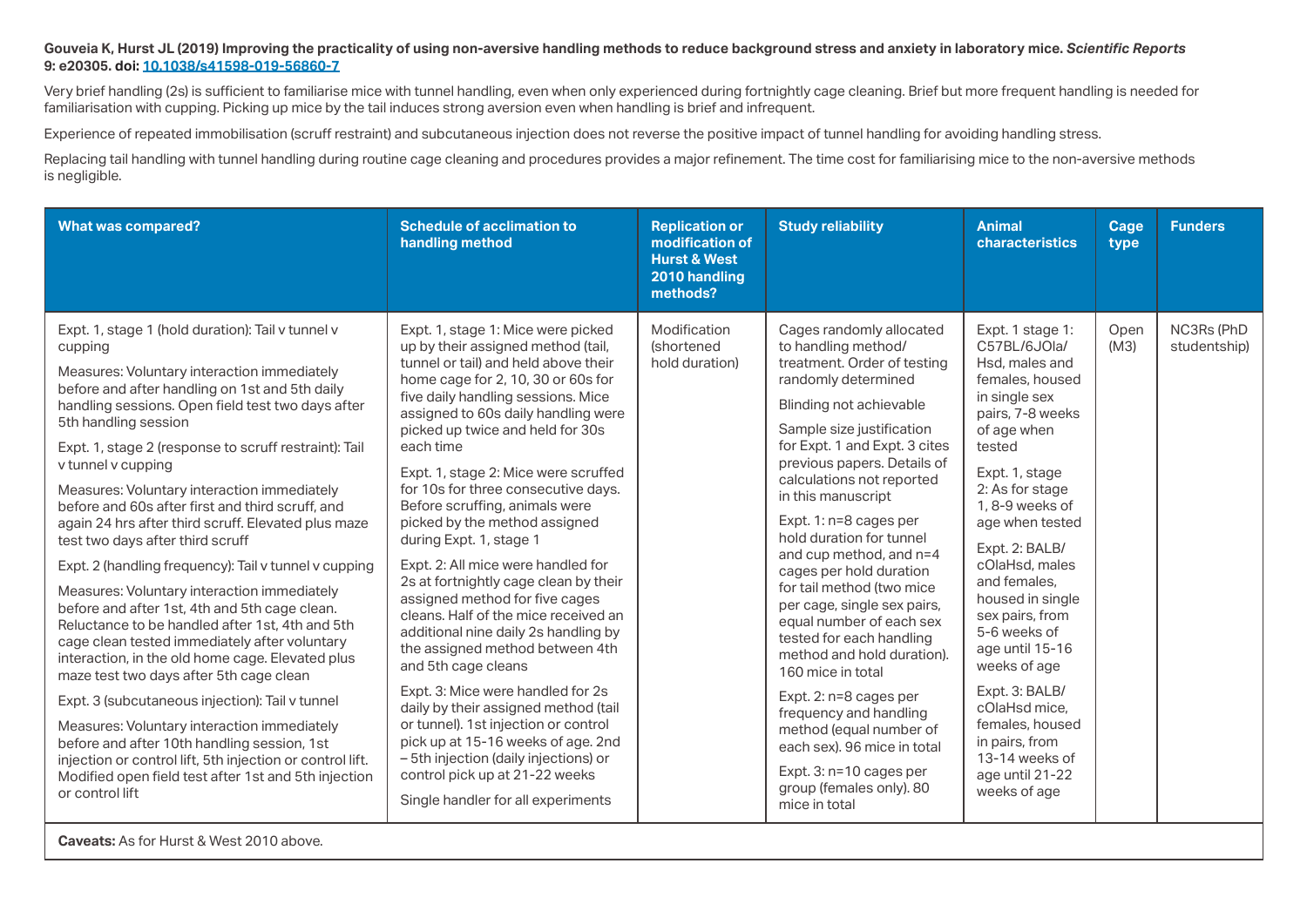#### **Doerning CM, Thurston SE, Villano JS,** *et al.* **(2019) Assessment of mouse handling techniques during cage changing.** *JAALAS* **58(6): 767-773. [doi: 10.30802/AALAS-JAALAS-19-000015](http://doi.org/10.30802/AALAS-JAALAS-19-000015)**

This study looked at the effect of handling methods (tail - gloves, tail - forceps, home cage tunnel, novel tunnel, plastic cup) on efficiency of cage change by one handler, biosecurity, breeding and animal welfare.

Time taken to change cages was significantly faster for the gloved hands and forceps groups as compared with the other methods, for every timepoint (but see caveats below). The speed of cage changing did not increase consistently for any handling method. Contamination levels were the same for all handling methods; however, when the different handling tools (forceps, novel tunnel and gloves) were disinfected, gloves had the highest levels of microbial and organic contamination.

Home tunnels did not inhibit the caretaker's ability to perform cageside health checks. The overall health status and breeding success (pups per litter) where similar between the refined handling and tail handling groups.

| <b>What was compared?</b>                                                                                                                                                                                                                                                                                                                                                                                                                                                                                                                                                                                                                                                                                                                               | <b>Schedule of</b><br>acclimation to<br>handling method                                                                                                                                                                                                                                                                                                                                                                                                              | <b>Replication or</b><br>modification of<br><b>Hurst &amp; West 2010</b><br>handling methods?                                                                                                                                                                                                                                 | <b>Study reliability</b>                                                                                                                                                                                                                                                                                                                                                                                                                                 | <b>Animal</b><br><b>characteristics</b>                                                                                                                                                                                                                                                                                            | Cage type                    | <b>Funders</b>                                                                                                                                                                                                                                                         |
|---------------------------------------------------------------------------------------------------------------------------------------------------------------------------------------------------------------------------------------------------------------------------------------------------------------------------------------------------------------------------------------------------------------------------------------------------------------------------------------------------------------------------------------------------------------------------------------------------------------------------------------------------------------------------------------------------------------------------------------------------------|----------------------------------------------------------------------------------------------------------------------------------------------------------------------------------------------------------------------------------------------------------------------------------------------------------------------------------------------------------------------------------------------------------------------------------------------------------------------|-------------------------------------------------------------------------------------------------------------------------------------------------------------------------------------------------------------------------------------------------------------------------------------------------------------------------------|----------------------------------------------------------------------------------------------------------------------------------------------------------------------------------------------------------------------------------------------------------------------------------------------------------------------------------------------------------------------------------------------------------------------------------------------------------|------------------------------------------------------------------------------------------------------------------------------------------------------------------------------------------------------------------------------------------------------------------------------------------------------------------------------------|------------------------------|------------------------------------------------------------------------------------------------------------------------------------------------------------------------------------------------------------------------------------------------------------------------|
| Expt. 1: Tail - gloves v tail - forceps v home cage<br>tunnel v novel tunnel v plastic cup<br>Measures: Time taken to change each cage. There<br>were 14 cages per group and the experiment was<br>repeated four times with a minimum of four weeks<br>between timing assessments<br>Expt. 2: Tail - gloves v tail - forceps v home cage<br>tunnel v novel tunnel v plastic cup<br>Measures: Microbial and organic contamination<br>levels on the surface of handling tools throughout<br>cage change process and after sanitization, using<br>an ATP-based assay<br>Expt. 3: Tail - gloves v home cage tunnel v novel<br>tunnel v plastic cup<br>Measures: Retrospective analysis of health status<br>and breeding success (number of pups per litter) | No details are given<br>regarding acclimation,<br>although the mice were<br>handled using their<br>allocated handling<br>method throughout<br>the study, i.e. including<br>the four-week intervals<br>(minimum) between<br>the four experimental<br>sessions. During<br>these interval periods,<br>handling techniques<br>were used once every<br>two weeks, which is<br>when cage-change<br>sessions occurred. A<br>single handler was used<br>for all experiments. | Modification<br>Few details are<br>given of the tunnel<br>handling technique<br>used compared to<br>Hurst & West 2010<br>Handling by forceps<br>was not used by<br>Hurst & West 2010<br>Cup handling here<br>refers to the use of<br>a plastic cup, unlike<br>Hurst & West 2010<br>where cupping<br>refers to cupped<br>hands | Order of testing randomly<br>determined but no<br>randomisation of mice into<br>handling groups<br>Blinding not mentioned<br>No sample size justification<br>No justification for choice of<br>statistical analyses. Primary<br>outcome measure not<br>identified<br>Groups of animals compared<br>were of different strain.<br>sex, age and cage density.<br>Additional variation introduced<br>to the data due to mouse<br>turnover in breeding cages. | 70 cages of mice<br>of varied strains.<br>ranging from<br>neonatal pups to<br>animals six months<br>old $(N = 242$ adults)<br>Sex and cage<br>densities varied<br>between cages<br>Housed either<br>singly or in groups<br>of as many as five<br>adult mice per IVC<br>cage<br>Density of breeding<br>cages varied<br>during study | IVC (P/NV IVC,<br>Allentown) | University<br>of Michigan<br>Animal Care<br>and Use<br><b>Office Quality</b><br>Compliance<br>Assurance<br>and Validation<br>Fund. Mouse<br>colony funded<br>by the JDRF<br>and National<br>Institute of<br>Diabetes and<br>Digestive<br>and Kidney<br><b>Diseases</b> |

**Caveats:** The caretaker was naïve to refined (tunnel) handling but experienced in tail-forceps and tail-glove handling, which will have affected how quickly cage change was performed for the different handling groups and the rate with which handling performance changed over the duration of the experiment.

There was no replication of handler, so findings may not generalise to other individuals.

Handling techniques were used infrequently (~ every two weeks, during cage changing and experimental sessions), which may have delayed or negated the acclimation effect on the animals.

The total number of animals (i.e. presence of pups) in the breeding pair cages is not specified, which adds a potential confounder when comparing the speed of cage changing.

Not clear if all cages for all handling methods were changed on the same day. If cages with different handling methods were changed on different days, this adds a potential confounder.

Not clear which strains were used in this study, and if different strains were evenly distributed across the different handling method groups. If not evenly distributed, this becomes a potential confounder. Same for animal sex and age.

Health and breeding assessment data from animals in the forceps group was not included.

Sanitisation duration for gloves ("dipped" in solution) was different to the other objects (2 min) and much shorter than the recommended contact time (5 min), making the biosecurity results unreliable.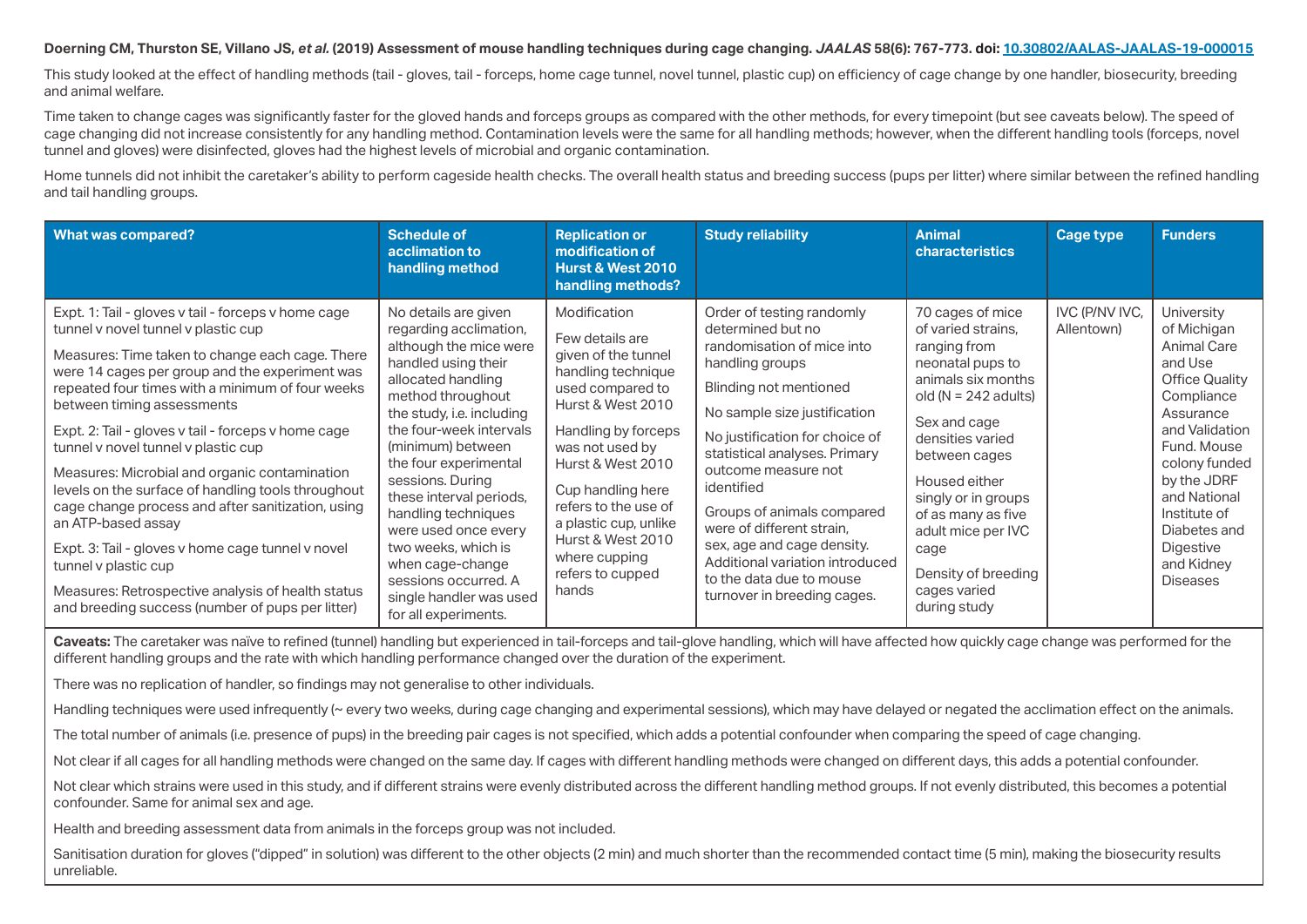#### **Ueno H, Takashi Y, Suemitsu S,** *et al.* **(2020) Effects of repetitive gentle handling of male C57BL/6NCrl mice on comparative behavioural test results.** *Scientific Reports* **10: 3509. [doi: 10.1038/s41598-020-60530-4](http://doi.org/10.1038/s41598-020-60530-4)**

Repeated daily capture of mice by the tail followed by placing on an experimenter's hand unrestrained for 30s for 21 days led to a gain in body weight compared to mice that were not handled repeatedly but only picked up by the tail during cage changes; and allowed mice to become more likely to interact with a water-filled glove in a habituation test.

In behavioural testing, mice acclimatised to daily tail capture followed by 30s on an experimenter's hand demonstrated reduced anxiety to high altitudes (elevated plus maze) and improved spatial cognitive functions (Y-maze test), compared to mice that were not acclimatised to this daily handling procedure. These differences were not observed in any other behaviour test for anxiety, depression-like behaviour or social hierarchy.

| <b>What was compared?</b>                                                                                                                                                                                                                                                                                                                                                                                                                                                                                                                                                                                                                                                                                                      | <b>Schedule of acclimation</b><br>to handling method                                                                                                                                                                                                                                                                                                                                                                                                                                                                                                                        | <b>Replication or modification of</b><br>Hurst & West 2010 handling<br>methods?                                                                                                                                                                                                                                                                                                                                                                                                                                                                                                                                                                                                                                | <b>Study reliability</b>                                                                                                                                                                                                                                                                                                                                                                                                                                                                                                                                                                                                                                                               | <b>Animal</b><br><b>characteristics</b>                                                    | <b>Cage type</b>                                                                      | <b>Funders</b>                                                                                                             |
|--------------------------------------------------------------------------------------------------------------------------------------------------------------------------------------------------------------------------------------------------------------------------------------------------------------------------------------------------------------------------------------------------------------------------------------------------------------------------------------------------------------------------------------------------------------------------------------------------------------------------------------------------------------------------------------------------------------------------------|-----------------------------------------------------------------------------------------------------------------------------------------------------------------------------------------------------------------------------------------------------------------------------------------------------------------------------------------------------------------------------------------------------------------------------------------------------------------------------------------------------------------------------------------------------------------------------|----------------------------------------------------------------------------------------------------------------------------------------------------------------------------------------------------------------------------------------------------------------------------------------------------------------------------------------------------------------------------------------------------------------------------------------------------------------------------------------------------------------------------------------------------------------------------------------------------------------------------------------------------------------------------------------------------------------|----------------------------------------------------------------------------------------------------------------------------------------------------------------------------------------------------------------------------------------------------------------------------------------------------------------------------------------------------------------------------------------------------------------------------------------------------------------------------------------------------------------------------------------------------------------------------------------------------------------------------------------------------------------------------------------|--------------------------------------------------------------------------------------------|---------------------------------------------------------------------------------------|----------------------------------------------------------------------------------------------------------------------------|
| Repeated handling acclimation v no<br>handling acclimation for 3 weeks.<br>Behavioural tests performed within at<br>least a day of each other, from day 22<br>onwards, with two behavioural tests<br>per day<br>Measures:<br>Habituation test: number of entries<br>into habituation area (water-filled<br>unfamiliar glove placed inside<br>unfamiliar cage), distanced travelled<br>and time spent in habituation area<br>General characterisation: body<br>weight; grip strength and latency to<br>fall from rotarod<br>Behavioural tests: elevated plus maze<br>test; light/dark transition test; open-<br>field test; Y-maze test; sociability test;<br>tail suspension test; forced swim test;<br>passive avoidance test | Daily for 21 days the<br>handled mice were<br>removed from the cage<br>by grasping the base<br>of the tail and placing<br>the mouse on the<br>experimenter's hand,<br>where it was allowed to<br>move freely for 30s. The<br>experimenter's hand<br>was held 50cm above<br>cage height. After 30s<br>the hand was moved into<br>the cage and the mouse<br>allowed to jump off the<br>hand. Non-handled mice<br>were not handled by the<br>experimenter, except for<br>cage changes, during<br>this same period. A single<br>(male) handler was used<br>for all experiments. | Modification. Mice picked up by<br>the tail were placed unrestrained<br>on the hand and allowed to<br>explore the hand for 30s. This<br>represents a combination of the<br>tail and cupping methods used<br>by Hurst & West<br>The authors refer to Hurst<br>& West's cupping method<br>incorrectly - this involves<br>picking mice up on cupped<br>hands without tail restraint.<br>not use of cups. The authors<br>also fail to understand that the<br>tail can be touched during the<br>conduct of subsequent dosing<br>and sampling procedures when<br>using refined handling methods,<br>and that mice picked up in<br>a tunnel are tipped out onto<br>the hand or other surface to<br>conduct procedures | Experimental unit not identified<br>explicitly. Implicitly the paper<br>identifies it as the animal (based<br>on both the manuscript text and<br>the way the F-statistic is reported)<br>Order of behavioural testing of<br>mice was randomised; however,<br>not clear if this refers to animals<br>or handling groups<br>No explanation if randomisation<br>of animals into handled or non-<br>handled groups is blocked by<br>cage - how this was done will<br>affect the reliability of results<br>Blinding not mentioned<br>No sample size justification<br>No justification for choice of<br>statistical analyses<br>N=10 mice per handling<br>experience group. 20 mice in total | C57BL/6N<br>Males only<br>13-14 weeks of<br>age when tested<br>Housed in<br>groups of five | Open<br>plastic cage<br>$20 \times 30 \times$<br>20 cm with<br>stainless<br>steel lid | Grant-in-Aid<br>from the<br>Sanyo<br><b>Broadcasting</b><br>Foundation<br>and from the<br>Okayama<br>Medical<br>Foundation |

Caveats: The handled and non-handled groups differed in the frequency and duration of handling experience, and in the experience of being held on the hand. It is not possible to interpret which of these factors, or a combination, were responsible for differences between groups.

As no alternative handling method (e.g. tunnel handling or cupping) was used for comparison, the study provides no insight into the impact of different handling methods.

'Repeated handling' acclimatisation procedure involved daily capture by tail before placement on experimenter's hand for 30s at 50cm above cage height. This sequence of events may have negatively impacted welfare of the 'repeated handled' mice due to the stress of daily tail capture, whilst also habituating them to height, introducing a potential confounder for the elevated plus maze test.

Potential pseudoreplication (the experimental unit is arguably the cage, not the animal).

Only one sex used, limiting the generalisability of the results.

No enrichment structures in the cage, which could negatively impact animal welfare and affect behavioural observations.

The belief that immobility in the forced swim test measures depressive-like behaviour is contentious and not supported by evidence [\(Stanford 2020\)](https://doi.org/10.1177/0261192920939876).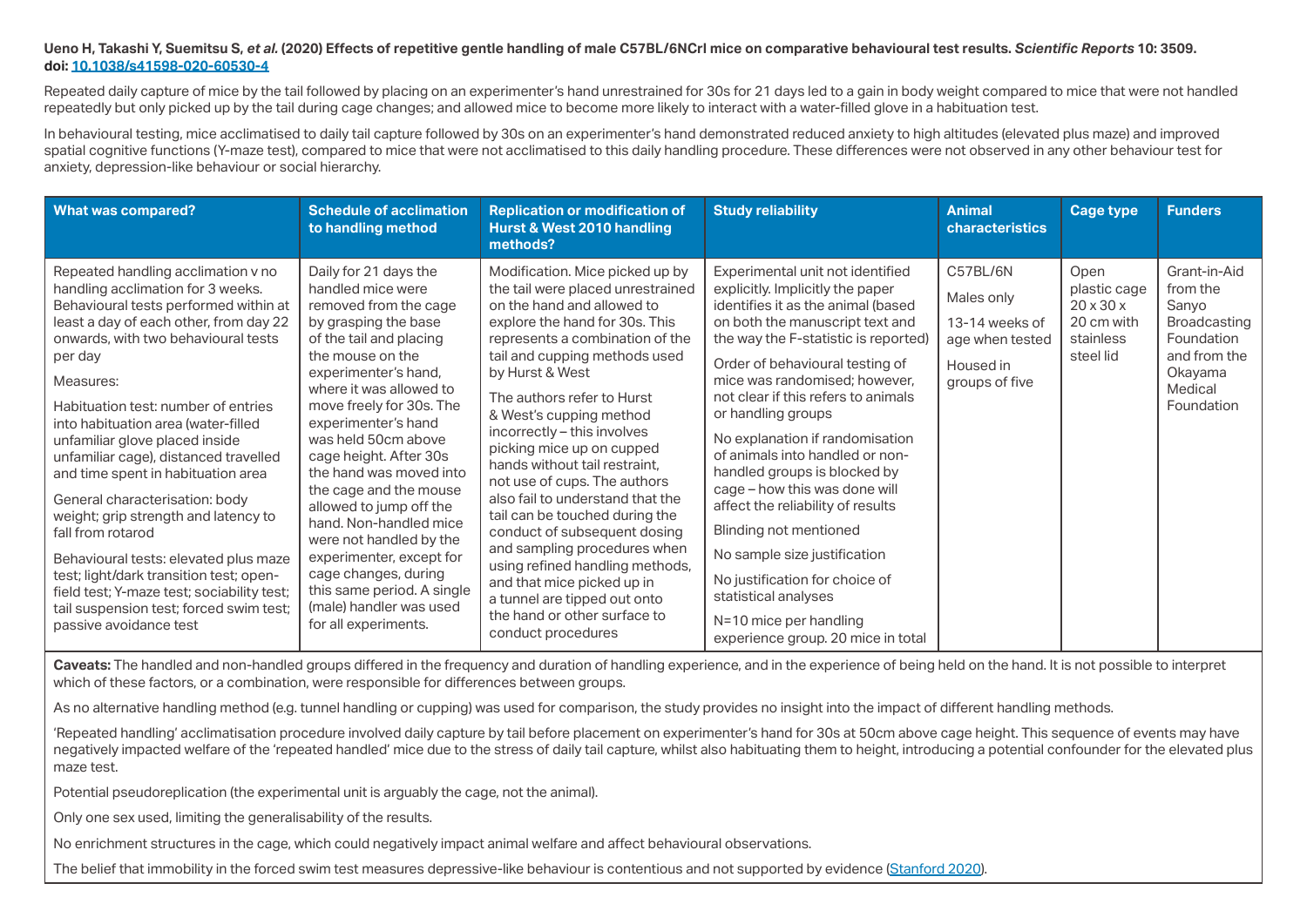#### **Clarkson JM, Leach MC, Flecknell PA,** *et al.* **(2020) Negative mood affects the expression of negative but not positive emotions in mice.** *Proceedings of the Royal Society B* **287: 20201636. [doi: 10.1098/rspb.2020.1636](http://doi.org/10.1098/rspb.2020.1636)**

Tail-handled mice demonstrated increased anxiety in the elevated plus maze (EPM) and open field test (OFT) compared with tunnel-handled mice. They also showed an anhedonic response (reduced sucrose consumption) compared with tunnel-handled mice, indicating a depressive-like state. Tail-handled mice also showed increased expression of a discrete negative emotion (disappointment), meaning that they were less resilient to negative events. However, their capacity to express a discrete positive emotion (elation) was unaffected relative to control mice. Finally, tail-handled mice had much less voluntary interaction with the handler compared with tunnel-handled mice and had larger adrenal glands, indicating a chronic stress response in tail-handled mice.

These results again replicate both this group's and Hurst's previous findings that tail-handled mice interact less with the handler and display signs of anxiety and depression in behavioural tests compared with tunnel-handled mice.

| <b>What was compared?</b>                                                                                                                                                                                                                                                                                                                                   | <b>Schedule of acclimation</b><br>to handling method                                                                                                                                                                                                                                                                                                                                                                            | <b>Replication or</b><br>modification of<br><b>Hurst &amp; West 2010</b><br>handling methods? | <b>Study reliability</b>                                                                                                                                                                                                                                                                                                                                                                                                                                                                                                                                                                           | <b>Animal</b><br><b>characteristics</b>                                                                                                                 | Cage<br>type | <b>Funders</b> |
|-------------------------------------------------------------------------------------------------------------------------------------------------------------------------------------------------------------------------------------------------------------------------------------------------------------------------------------------------------------|---------------------------------------------------------------------------------------------------------------------------------------------------------------------------------------------------------------------------------------------------------------------------------------------------------------------------------------------------------------------------------------------------------------------------------|-----------------------------------------------------------------------------------------------|----------------------------------------------------------------------------------------------------------------------------------------------------------------------------------------------------------------------------------------------------------------------------------------------------------------------------------------------------------------------------------------------------------------------------------------------------------------------------------------------------------------------------------------------------------------------------------------------------|---------------------------------------------------------------------------------------------------------------------------------------------------------|--------------|----------------|
| Tail v tunnel<br>Tunnels were clear Perspex<br>Measures: anxiety in EPM and<br>OFT; voluntary interaction with<br>handler; sucrose consumption<br>(anhedonia and depression);<br>lick cluster size and response<br>to changes in sucrose reward<br>value ("disappointment" or<br>"elation"); size of adrenal<br>glands as an indicator of<br>chronic stress | Mice were handled twice<br>daily (for 30s with a 60s<br>interval) by their allocated<br>method (tail or tunnel) for<br>9 days<br>Mice were also handled<br>by their designated<br>method for routine<br>husbandry, transferring<br>for behavioural testing<br>(day 10 EPM, day 33<br>OFT), and prior to the<br>voluntary interaction<br>tests on days 1, 5, 9, 19<br>and $27$<br>Not clear whether a<br>single handler was used | Replication                                                                                   | Cages randomised to handling method<br>Randomisation not mentioned in allocation to<br>contrast experiment treatment groups.<br>Not clear if cages or individual mice were allocated<br>to contrast experiment groups<br>Order of testing of tail-handled and tunnel-handled<br>mice counterbalanced throughout the day.<br>Testing cohorts balanced by handling method and<br>test group.<br>Blinding not mentioned<br>No sample size justification<br>N=32 mice per handling method (missing<br>datapoints for EPM). N=8 mice per treatment and<br>handling method combination. 64 mice in total | C57BL/6<br>Males only<br>Approximately 7<br>weeks on arrival<br>(estimated $\sim$ 9 weeks<br>at the beginning of<br>experiments)<br>Housed two per cage | Open<br>(M2) | <b>BBSRC</b>   |

Caveats: Potential pseudoreplication (arguably the experimental unit is the cage; cage was used as the experiment unit for voluntary interaction, but individual animal data was analysed for all other measures).

Only one sex used, limiting the generalisability of the results.

Missing data points mentioned, with no explanation of why the data were missing / the criteria used to exclude data (and if the exclusion criteria were decided *a priori*).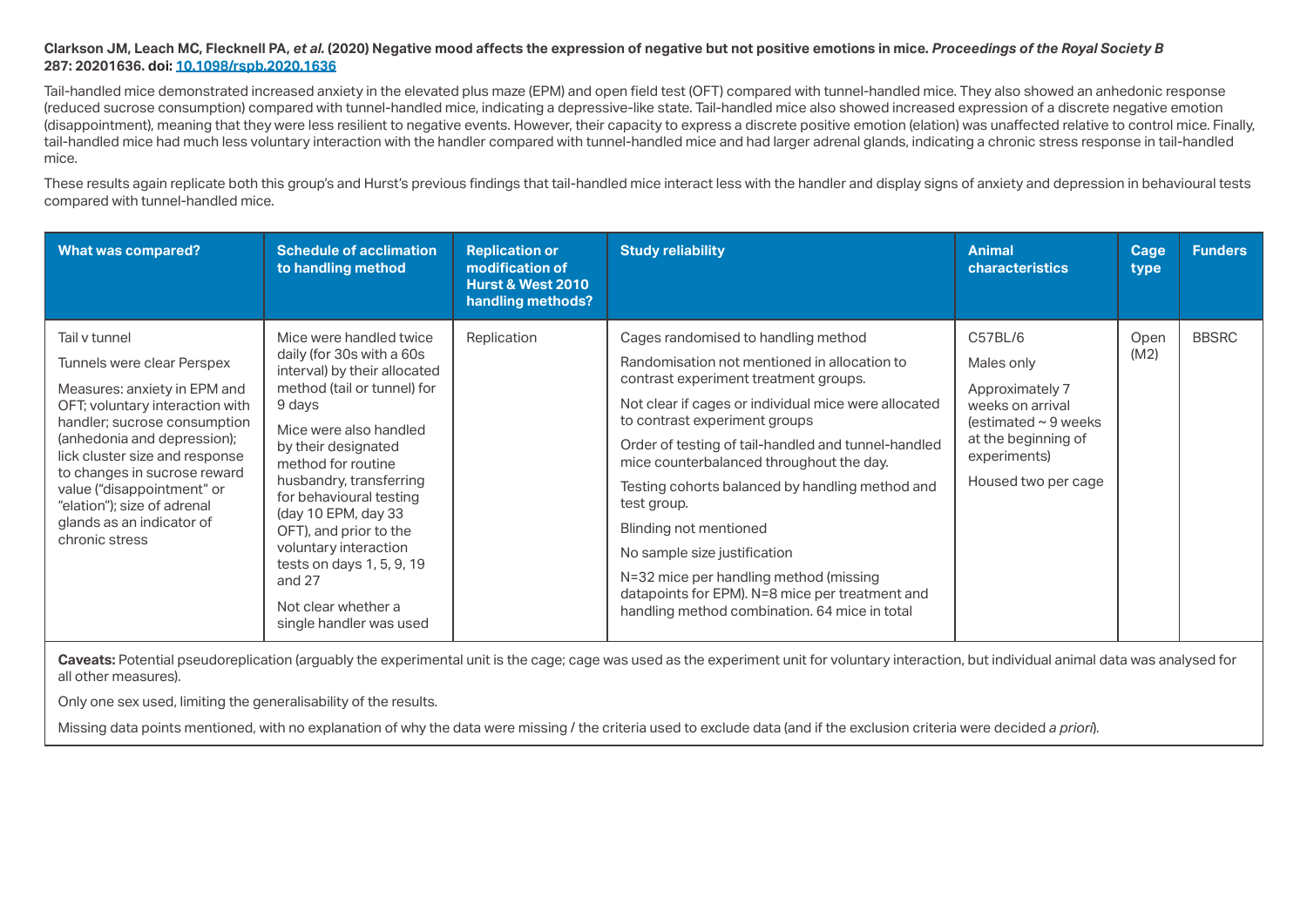# **Henderson LJ, Dani B, Serrano EMN,** *et al.* **(2020) Benefits of tunnel handling persist after repeated restraint, injection and anaesthesia.** *Scientific Reports* **10: 14562. [doi: 10.1038/s41598-020-71476-y](http://doi.org/10.1038/s41598-020-71476-y )**

Experience of stressful procedures does not reverse the positive impact of tunnel handling on animal welfare. After repeated scruff restraint, intraperitoneal injections or short isoflurane anaesthesia, tunnel-handled mice showed increased willingness to interact with a handler, and reduced anxiety in standard behavioural tests compared with tail-handled mice.

| <b>What was compared?</b>                                                                                                                                                                                                                                                                                                                                                                                                                                                                                                                                                                                                                                                                                                                                      | <b>Schedule of acclimation to</b><br>handling method                                                                                                                                                                                                                                                                                                                                                                                                                                                                                                                                                                                                                                       | <b>Replication or</b><br>modification of<br><b>Hurst &amp; West</b><br>2010 handling<br>methods?                          | <b>Study reliability</b>                                                                                                                                                                                                                                                                                                                                                                                                                                                                                                                                                                                                                                                                                                                                                                                                                                          | <b>Animal</b><br>characteristics                                                                                                                                                                                                                                                                                               | Cage<br>type      | <b>Funders</b> |
|----------------------------------------------------------------------------------------------------------------------------------------------------------------------------------------------------------------------------------------------------------------------------------------------------------------------------------------------------------------------------------------------------------------------------------------------------------------------------------------------------------------------------------------------------------------------------------------------------------------------------------------------------------------------------------------------------------------------------------------------------------------|--------------------------------------------------------------------------------------------------------------------------------------------------------------------------------------------------------------------------------------------------------------------------------------------------------------------------------------------------------------------------------------------------------------------------------------------------------------------------------------------------------------------------------------------------------------------------------------------------------------------------------------------------------------------------------------------|---------------------------------------------------------------------------------------------------------------------------|-------------------------------------------------------------------------------------------------------------------------------------------------------------------------------------------------------------------------------------------------------------------------------------------------------------------------------------------------------------------------------------------------------------------------------------------------------------------------------------------------------------------------------------------------------------------------------------------------------------------------------------------------------------------------------------------------------------------------------------------------------------------------------------------------------------------------------------------------------------------|--------------------------------------------------------------------------------------------------------------------------------------------------------------------------------------------------------------------------------------------------------------------------------------------------------------------------------|-------------------|----------------|
| Expt. 1 (response to scruff<br>restraint): Tail v tunnel<br>Measures: voluntary interaction<br>(VI) on day 1 and day 5 of handling,<br>followed by VI on day 9 (after 4<br>days of scruff restraint); elevated<br>plus maze (EPM) and open field test<br>(OFT) on days 10 and 11<br>Expt. 2 (response to intraperitoneal<br>injection): Tail v tunnel<br>Measures: voluntary interaction (VI)<br>on day 1 and day 5 of handling; VI<br>immediately after injection (days 7,<br>11 and 15) and on day after each<br>injection (days 8, 12 and 16); OFT<br>on day 6 and EPM on day 19<br>Expt. 3 (response to isoflurane<br>anaesthesia): Tail v tunnel<br>Measures: as for Expt. 2 but after<br>anaesthesia rather than injection<br>Tunnels were clear Perspex | Mice were not handled<br>regularly before<br>experimentation, but if<br>handling was necessary, then<br>the assigned method was used<br>Expt. 1: twice daily handling<br>(for 30s with a 60s interval)<br>by the assigned method (tail<br>or tunnel) for 5 days before<br>restraint was introduced<br>Expts. 2 & 3: mice had been<br>handled in the previous<br>experiment; however, several<br>weeks passed between<br>experiments when mice were<br>not handled daily. Mice were<br>handled daily by the assigned<br>method for 5 days prior to<br>undergoing any procedures<br>Each experiment used one<br>female handler. Mice were<br>handled by one male handler<br>for anaesthesia. | Replication<br>Voluntary<br>interaction<br>assessed<br>towards gloved<br>hand for both<br>tunnel and tail<br>handled mice | Cages randomly assigned to handling<br>method<br>Handling method and sex counterbalanced<br>across the experimental time<br>Videos blinded for analysis<br>No sample size justification<br>Expt. 1: for VI test, experimental unit<br>was the cage (n=4 cages per restraint<br>and handling method combination). For<br>OFT and EPM, experimental unit was the<br>mouse (n=8 mice per restraint and handing<br>method combination, 48 mice in total)<br>Expt. 2: for VI test, experimental unit was<br>the cage (n=5 cages per handling method).<br>For OFT and EPM, experimental unit<br>was the mouse (n=10 mice per handing<br>method, 20 mice in total)<br>Expt. 3: for VI test, experimental unit was<br>the cage (n=6 cages per handling method).<br>For OFT and EPM experimental unit<br>was the mouse (n=12 mice per handing<br>method, 24 mice in total) | <b>BALB/c</b><br>Males and females<br>(equal numbers of<br>each at the start of<br>the study)<br>Aged 4-7 weeks on<br>arrival (assumed to be<br>~17-20 weeks in Expt.<br>1 and ~30-33 weeks<br>in Expts. 2 & 3)<br>Weight reported<br>in supplementary<br>information (raw data)<br>Housed two per cage<br>in single sex pairs | <b>IVC</b><br>420 | NC3Rs          |
| Caveats: Potential pseudoreplication for OFT and EPM tests (the experimental unit is arguably the cage, not the animal).                                                                                                                                                                                                                                                                                                                                                                                                                                                                                                                                                                                                                                       |                                                                                                                                                                                                                                                                                                                                                                                                                                                                                                                                                                                                                                                                                            |                                                                                                                           |                                                                                                                                                                                                                                                                                                                                                                                                                                                                                                                                                                                                                                                                                                                                                                                                                                                                   |                                                                                                                                                                                                                                                                                                                                |                   |                |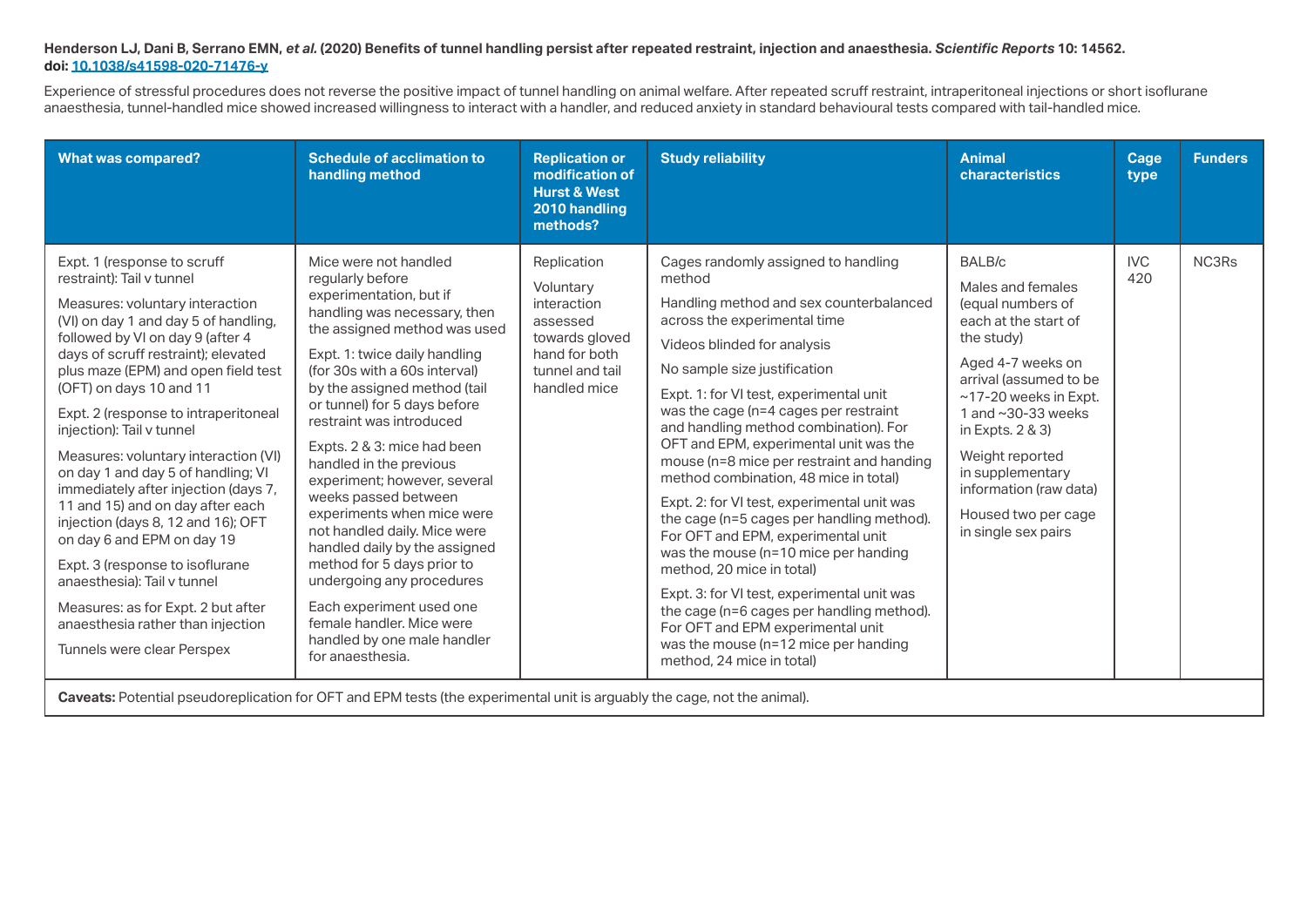#### **Sensini F, Inta D, Palme R,** *et al.* **(2020) The impact of handling technique and handling frequency on laboratory mouse welfare.** *Scientific Reports* **10: 17281. [doi: 10.1038/s41598-020-74279-3](https://doi.org/10.1038/s41598-020-74279-3)**

This study looked at the effects of daily or weekly handling by tail or tunnel (not present in the home cage) on voluntary interaction with the handler, tests of positive and negative affective behaviour, and faecal corticosterone metabolites.

Mice picked up in a tunnel showed much higher frequencies of voluntary touching or climbing on the hand or tunnel compared to tail-handled mice responding to the hand, and less defensive digging, indicating a more positive response to the tunnel.

Handling method influenced measures of positive and negative affect in males but not females. Tail-handled males showed greater immobility in a forced swim test compared to those handled by tunnel, while frequent tail handling also led to reduced burrowing behaviour in males. Females handled weekly by either method had higher faecal corticosterone metabolites than those handled daily.

| <b>What was compared?</b>                                                                                                                                                                                                                                                                                                                                                                                                                                | <b>Schedule of</b><br>acclimation to<br>handling method                                                                                                                                                    | <b>Replication or</b><br>modification of<br><b>Hurst &amp; West 2010</b><br>handling methods?                                                                                                                                  | <b>Study reliability</b>                                                                                                                                                                                                                                                                                | <b>Animal characteristics</b>                                                                                                                                                                                                                                                                                                        | Cage type                  | <b>Funders</b>                                                                                                                                                                                      |
|----------------------------------------------------------------------------------------------------------------------------------------------------------------------------------------------------------------------------------------------------------------------------------------------------------------------------------------------------------------------------------------------------------------------------------------------------------|------------------------------------------------------------------------------------------------------------------------------------------------------------------------------------------------------------|--------------------------------------------------------------------------------------------------------------------------------------------------------------------------------------------------------------------------------|---------------------------------------------------------------------------------------------------------------------------------------------------------------------------------------------------------------------------------------------------------------------------------------------------------|--------------------------------------------------------------------------------------------------------------------------------------------------------------------------------------------------------------------------------------------------------------------------------------------------------------------------------------|----------------------------|-----------------------------------------------------------------------------------------------------------------------------------------------------------------------------------------------------|
| Tail v unfamiliar tunnel; weekly v<br>daily handling<br>Measures: voluntary interaction<br>(VI) on 1st, 3rd and 6th session<br>of daily handling; immobility in a<br>forced swim test and burrowing<br>(food pellets removed from<br>a plastic bottle) after 10<br>daily or 2 weekly handling<br>sessions; faecal corticosterone<br>metabolites 12 days from start<br>of handling schedule<br>Tunnels were opaque (material<br>and colour not specified) | All handled by tail<br>initially for weekly<br>cage changes.<br>Handled for 2 x 30s<br>either daily (Monday<br>to Friday) or once per<br>week for two weeks<br>Number and sex of<br>handlers not specified | Modification.<br>Tunnels were not<br>present in the home<br>cages. An opaque<br>tunnel was used<br>of similar diameter<br>to Hurst & West<br>2010 (not indicated<br>whether tunnel or<br>gloves were cleaned<br>between cages) | Cages randomly<br>assigned to handling<br>method; random<br>assignment to handling<br>frequency not indicated.<br>Blinding not mentioned.<br>No sample size<br>justification<br>n=8 mice of each sex for<br>each handling method<br>and frequency (four<br>groups, 32 males and 32<br>females in total) | C57BL/6NCrl<br>Males and females (equal<br>numbers of each at the start<br>of the study)<br>Aged 8-9 weeks on arrival,<br>13-14 weeks at the start of<br>burrow training, 14-17 weeks<br>during handling treatments<br>Body weight reported<br>(no effects of handling<br>treatment)<br>Housed singly (no<br>justification provided) | <b>Macrolon</b><br>type II | DFG, Italian Ministry<br>of University and<br>Research, Ingeborg<br>Ständer Foundation.<br>German Federal<br>Ministry of Education<br>and Research, Swiss<br><b>National Science</b><br>Foundation. |

**Caveats:** Responses of weekly handled mice not reported for interaction tests.

Details of data analyses are unclear. The statistical analysis section states that repeated measures ANOVAs were used where appropriate for repeated tests, but the degrees of freedom provided for tests are not consistent with this. However, where reported differences between tail and tunnel responses were large, this is unlikely to affect the main conclusions drawn.

The belief that immobility in the forced swim test measures depressive-like behaviour is contentious and not supported by evidence [\(Stanford 2020\)](https://doi.org/10.1177/0261192920939876).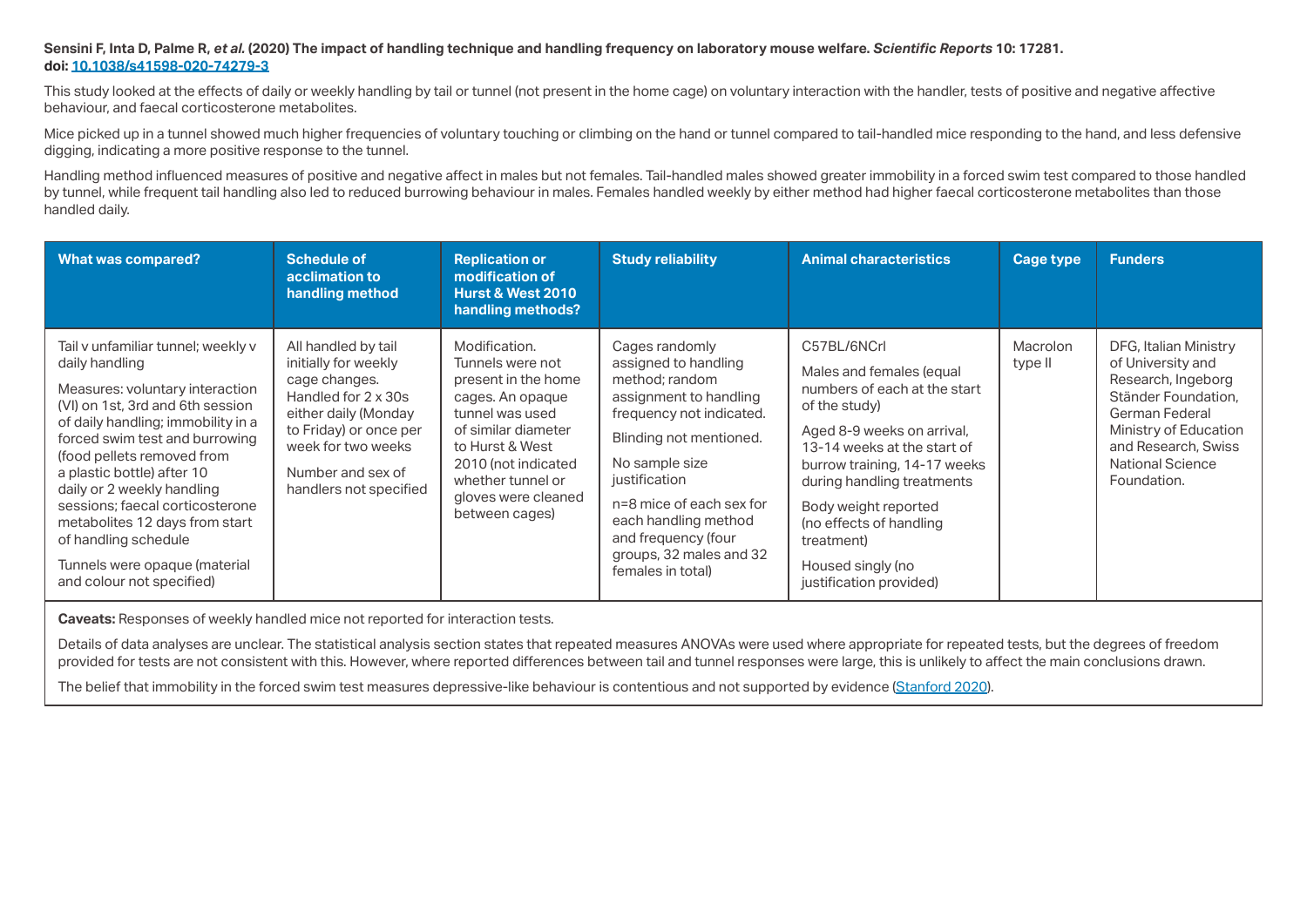#### Sandgren R, Grimms C, Waters J & Hurst JL (2021) Using cage ladders as a handling device reduces aversion and anxiety in laboratory mice, similar to tunnel handling, Scandinavian *Journal of Laboratory Animal Science* **47: 5. doi: [10.23675/sjlas.v47i0.1083](https://doi.org/10.23675/sjlas.v47i0.1083)**

Using either a tunnel or a plastic ladder to pick up mice, present in the home cage as enrichment devices, reduces their aversion to handling compared to brief pick up by tail.

Anxiety in an open field test was reduced to a similar extent in ladder- and tunnel-handled mice compared with those picked up by tail.

In an elevated plus maze test, mice handled by tunnel showed reduced anxiety compared to those handled by tail, while those handled by ladder showed an intermediate response. The authors note that mice readily left ladders when handled in cages, but delivery to an unfamiliar plus maze was more difficult because mice clung to the ladder. While pick up on a ladder reduces aversion and anxiety during routine handling, tunnels may be better for transferring mice in some situations.

| <b>What was compared?</b>                                                                                                                                                                                                                                                                                                       | <b>Schedule of acclimation</b><br>to handling method                                                                                                                                                                                                                                                                                            | <b>Replication or</b><br>modification of<br><b>Hurst &amp; West 2010</b><br>handling methods?                 | <b>Study reliability</b>                                                                                                                                                                                                                                                                                                                                                                                                                                                                                                 | <b>Animal</b><br><b>characteristics</b>                                                                                                                            | <b>Cage type</b>                                             | <b>Funders</b>                                 |
|---------------------------------------------------------------------------------------------------------------------------------------------------------------------------------------------------------------------------------------------------------------------------------------------------------------------------------|-------------------------------------------------------------------------------------------------------------------------------------------------------------------------------------------------------------------------------------------------------------------------------------------------------------------------------------------------|---------------------------------------------------------------------------------------------------------------|--------------------------------------------------------------------------------------------------------------------------------------------------------------------------------------------------------------------------------------------------------------------------------------------------------------------------------------------------------------------------------------------------------------------------------------------------------------------------------------------------------------------------|--------------------------------------------------------------------------------------------------------------------------------------------------------------------|--------------------------------------------------------------|------------------------------------------------|
| Tail v tunnel v cage ladder<br>Tunnels were opaque<br>plastic (polypropylene)<br>and ladders were clear<br>plastic (polyethylene<br>terephthalate), both<br>present in the home cage<br>and familiar to the mice<br>Measures: voluntary<br>interaction with handling<br>device; anxiety in open field<br>and elevated plus maze | Mice picked up by assigned<br>handling method from<br>arrival. Mice then picked<br>up for 2s each weekday<br>for nine handling sessions;<br>also picked up by assigned<br>method for delivery to<br>anxiety tests the following<br>week. Two female handlers<br>alternating between<br>days; only one of the two<br>performed the anxiety tests | Modification<br>(shortened hold<br>duration)<br>Cage ladders were<br>not investigated by<br>Hurst & West 2010 | Cages analysed as experimental unit<br>Cages randomly assigned to handling<br>method<br>Cages arranged on cage rack in<br>balanced design for method and sex<br>Cages and mice handled and tested in<br>randomised order within sexes<br>Automatic video tracking used to<br>measure behaviour in open field and<br>elevated plus maze tests<br>Blinding not mentioned (not achievable<br>in voluntary interaction tests)<br>No sample size justification provided<br>n=8 cages per handling method. 48<br>mice in total | C57BL/6NRj<br>Males and females<br>Habituated to<br>handling method<br>from 4 weeks old.<br>7-9 weeks of age<br>when tested<br>Housed two per<br>cage (single sex) | Innocage <sup>®</sup><br>disposable<br><b>IVC</b> (Innovive) | Lund University,<br>University of<br>Liverpool |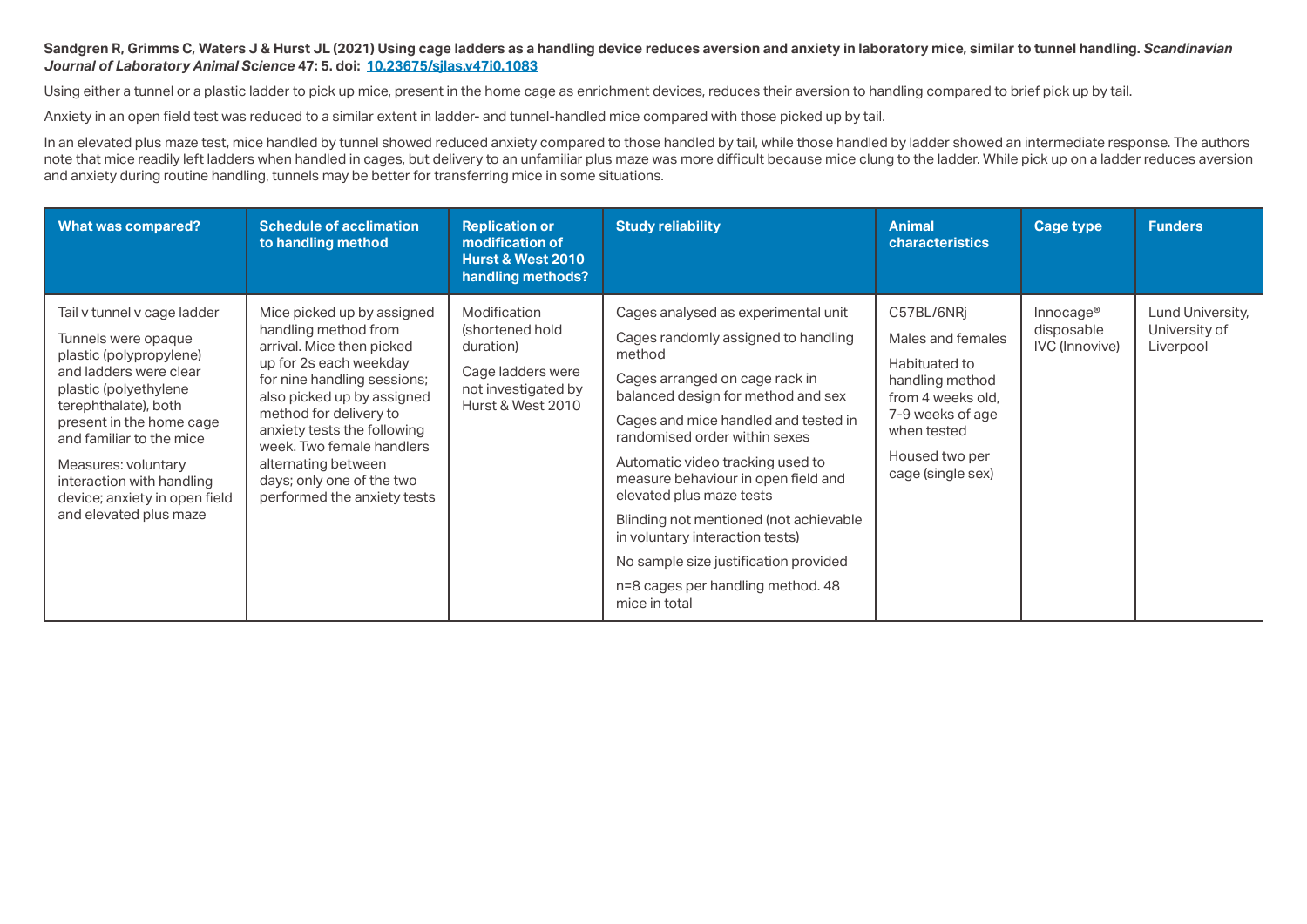# **Redaelli V, Bosi A, Luzi F,** *et al.* **(2021) Neuroinflammation, body temperature and behavioural changes in CD1 male mice undergoing acute restraint stress: An exploratory study.** *PLoS ONE*  **16(11): e0259938. doi: [10.1371/journal.pone.0259938](http://doi.org/10.1371/journal.pone.0259938)**

This study explored the effects of restraint in a brightly lit enclosed chamber, similar to those commonly used for substance injection, and whether these might be mitigated via non-aversive handling Brown adipose tissue temperature was significantly decreased in all handling groups (tail, tunnel and mechanoreceptive) following exposure to restraint and bright light After the stressful procedure, mice undergoing non-aversive handling (tunnel, mechanoreceptive) showed improved bodyweight maintenance compared to those exposed to tail handling

Mice exposed to mechanosensitive handling spent a significantly longer time on the open arms of the elevated plus maze

Regardless of handling method, exposure to the stressful procedure resulted in a significant reduction in walking and rearing, but not in total distance travelled. All mice also groomed more No difference among the handling groups was found in nest score, in bone marrow CCL2 and CXCL12 BM content or in brain activated microglia

| <b>What was compared?</b>                                                                                                                                                                                                                                                                                                                                                                                                                                                                                          | <b>Schedule of</b><br><b>acclimation</b><br>to handling<br>method | <b>Replication or</b><br>modification of<br><b>Hurst &amp; West 2010</b><br>handling methods? | <b>Study reliability</b>                                                                                                                                                                                                                                                                                                                                                                                                                                                                                                                                                                                                                                                                                                                                                                                                                                                                                                       | <b>Animal</b><br>characteristics                                                                                                                                            | Cage type                        | <b>Funders</b>                                |
|--------------------------------------------------------------------------------------------------------------------------------------------------------------------------------------------------------------------------------------------------------------------------------------------------------------------------------------------------------------------------------------------------------------------------------------------------------------------------------------------------------------------|-------------------------------------------------------------------|-----------------------------------------------------------------------------------------------|--------------------------------------------------------------------------------------------------------------------------------------------------------------------------------------------------------------------------------------------------------------------------------------------------------------------------------------------------------------------------------------------------------------------------------------------------------------------------------------------------------------------------------------------------------------------------------------------------------------------------------------------------------------------------------------------------------------------------------------------------------------------------------------------------------------------------------------------------------------------------------------------------------------------------------|-----------------------------------------------------------------------------------------------------------------------------------------------------------------------------|----------------------------------|-----------------------------------------------|
| Tail v tunnel v mechanoceptive<br>handling (low force and low<br>velocity stroking of the fur<br>with brush)<br>No details on the type of<br>tunnel used and whether it was<br>familiar to the mice (e.g. home<br>cage tunnel)<br>Measures: body weight<br>changes; temperature of brown<br>adipose tissue; concentration<br>of cytokines CXCL12 and CCL2<br>in bone marrow; activated<br>microglia in the brain; nest<br>complexity scoring; automated<br>homecage behaviour analysis;<br>elevated plus maze test | No details on<br>acclimation                                      | Tail and tunnel<br>handling replication<br>of Hurst & West 2010                               | Experimental unit not explicitly defined in the paper. Implicitly it was the<br>individual animal<br>n=10 per group, plus 12 sentinels as control mice. 42 mice in total<br>Mice randomly assigned to the four groups<br>No information on blinding<br>No information on the order in which different groups were tested<br>Justification of sample size via a power calculation with most parameters<br>provided for intervention groups. No justification of sample size for the<br>sentinel animal group<br>Justification provided for choice of statistical analysis methods.<br>Non-parametric statistical analysis method chosen; however, power<br>calculation was based on parametric tests. The study is potentially<br>underpowered for this analysis method<br>Statistical analysis method not mentioned for one analysis. p-values given<br>without explanation of analysis used and error bars on graph undefined | C <sub>D</sub> 1<br>8 weeks of age<br>on arrival (9<br>weeks of age at<br>the beginning of<br>experiments)<br>Males only<br>Housed singly<br>(no justification<br>provided) | Open poly-<br>carbonate<br>cages | Italian<br>Ministry of<br>Health and<br>NC3Rs |

Caveats: During cage changing, the undisturbed control mice (sentinels) were actually handled by the tail. The mice in the mechanoceptive handling group were also tail handled for the duration of the experiment

No acclimation to the handling method and only short and infrequent handling sessions. Not clear how the mice were handled before the start of the experiments, during the 6-day acclimation period after arrival

Stressful procedure (restraint and light exposure) took place in a Plexiglas tube, similar to the tunnel used for non-aversive handling, which could have negatively predisposed the mice against tunnel handling

Generalisability limited by only using one sex

Study potentially underpowered as parametric based power calculation used but data analysed with non-parametric methods

Authors state they will not use significance testing as study is exploratory and sample size is small increasing the risk of false positives, but they go on to produce p-values and interpret them with regards to significance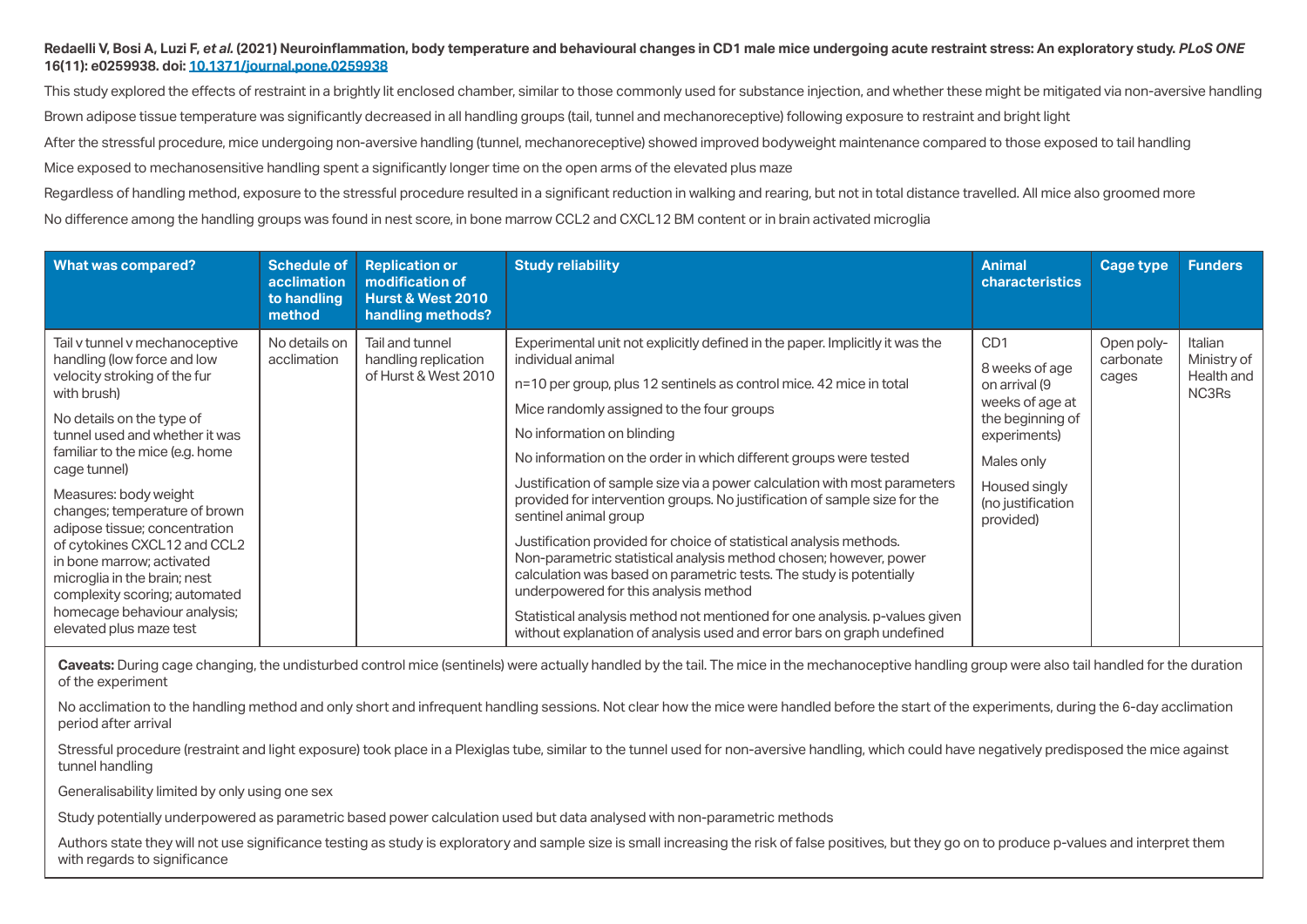# **Miller AL, Roughan JV (2022) Welfare assessment, end-point refinement and the effects of non-aversive handling in C57BL/6 mice with Lewis lung cancer.** *Animals* **12(1): 23. doi: [10.3390/ani12010023](http://doi.org/10.3390/ani12010023)**

This study used a variety of welfare monitoring methods to determine when mice developing lung cancer experienced poor welfare, so that similar future studies can be ended before this occurs Using non-aversive handling (combination of tunnel and cupping) on tumour-bearing and control mice did not have any beneficial effect either on data quality/variability or welfare Regardless of cancer status, walking activity over time was modestly more reduced in females that had been handled using non-aversive handling

| <b>What was compared?</b>                                                                                                                                                                                                                                                                                                                                                                                                                                                                                                                                                                                                                                                                                                                                      | <b>Schedule of</b><br>acclimation<br>to handling<br>method                          | <b>Replication or</b><br>modification of Hurst<br>& West 2010 handling<br>methods?                                                                                                                                                                    | <b>Study reliability</b>                                                                                                                                                                                                                                                                                                                                                                                                                                                                                                                                                                                                                                                                                                                                                                                                                                                                                                                                                        | <b>Animal</b><br>characteristics                                                                                                                                                                                                                                                                                                       | <b>Cage type</b>                                           | <b>Funders</b> |
|----------------------------------------------------------------------------------------------------------------------------------------------------------------------------------------------------------------------------------------------------------------------------------------------------------------------------------------------------------------------------------------------------------------------------------------------------------------------------------------------------------------------------------------------------------------------------------------------------------------------------------------------------------------------------------------------------------------------------------------------------------------|-------------------------------------------------------------------------------------|-------------------------------------------------------------------------------------------------------------------------------------------------------------------------------------------------------------------------------------------------------|---------------------------------------------------------------------------------------------------------------------------------------------------------------------------------------------------------------------------------------------------------------------------------------------------------------------------------------------------------------------------------------------------------------------------------------------------------------------------------------------------------------------------------------------------------------------------------------------------------------------------------------------------------------------------------------------------------------------------------------------------------------------------------------------------------------------------------------------------------------------------------------------------------------------------------------------------------------------------------|----------------------------------------------------------------------------------------------------------------------------------------------------------------------------------------------------------------------------------------------------------------------------------------------------------------------------------------|------------------------------------------------------------|----------------|
| Tail vs a combination of tunnel<br>and cupping (if mouse was<br>already tunnel, then picked up<br>by tunnel; if not, then picked up<br>using cupping)<br>Cardboard tunnels were<br>present in all cages<br>Measures: The coefficient of<br>variation for each daily welfare<br>measure (i.e. body weight,<br>food and water consumption<br>and nest quality) was used to<br>determine whether variability<br>was lowered by non-aversive<br>handling and an average CoV<br>was then calculated (pooled<br>across the four parameters).<br>The CoV of the average tumour<br>growth rate was calculated to<br>determine if handling method<br>had any effect on tumour<br>developmental consistency. All<br>CoV values were expressed as<br>percentages (±1 SEM) | No formal<br>pre-study<br>acclimation<br>to the<br>different<br>handling<br>methods | Modification<br>Mice were only<br>handled as necessary<br>(e.g. during routine<br>husbandry procedures)<br>and not as part of<br>a pre-determined<br>experimental handling<br>protocol<br>Tunnel handling and<br>cupping were used<br>interchangeably | Experimental unit not explicitly defined in the<br>paper. Implicitly it was the individual animal<br>(n=8 animals per cancer/handling method<br>combination)<br>Mice randomly allocated to handling groups<br>and cancer/no cancer groups (blocked by<br>handling method)<br>Tumour-free control animals were not injected<br>with vehicle for welfare reasons<br>Recordings or observations were made by<br>treatment blinded scorers/observers<br>Sample size justified with a power calculation<br>with all parameters provided. Calculation<br>determined n=10 per group to reach 80%<br>power. Attrition during the experiment resulted<br>in lower power<br>n=8 animals per group at the end of the<br>experiment (cancer and no cancer groups sex<br>matched within each handling method). 40 mice<br>in total at the start of the study, 32 mice in total<br>at the end<br>The reason why some mice were excluded from<br>the study/analysis is not clear for all cases | C57BL/6NCrl<br>Age not stated<br>Equal numbers of<br>males and females to<br>start with; numbers<br>slightly unbalanced<br>due to losses as<br>study progressed, but<br>proportion of each sex<br>the same within each<br>handling method<br>Singly housed to allow<br>collection of data<br>on food and water<br>consumption and nest | IVCs (19 $\times$<br>$40 \times 18$ cm:<br>Arrowmight, UK) | NC3Rs          |

**Caveats:** No acclimation to handling method

Used a combination of tunnel handling and cupping

Mice singly housed which could impact welfare

Mice placed in unfamiliar cages for scoring of behaviour

Attrition during study led to potentially underpowered experiments

Data expressed as +/- SEM rather than +/-SD. SD is a measure of data variability, SEM is a measure of the precision of the mean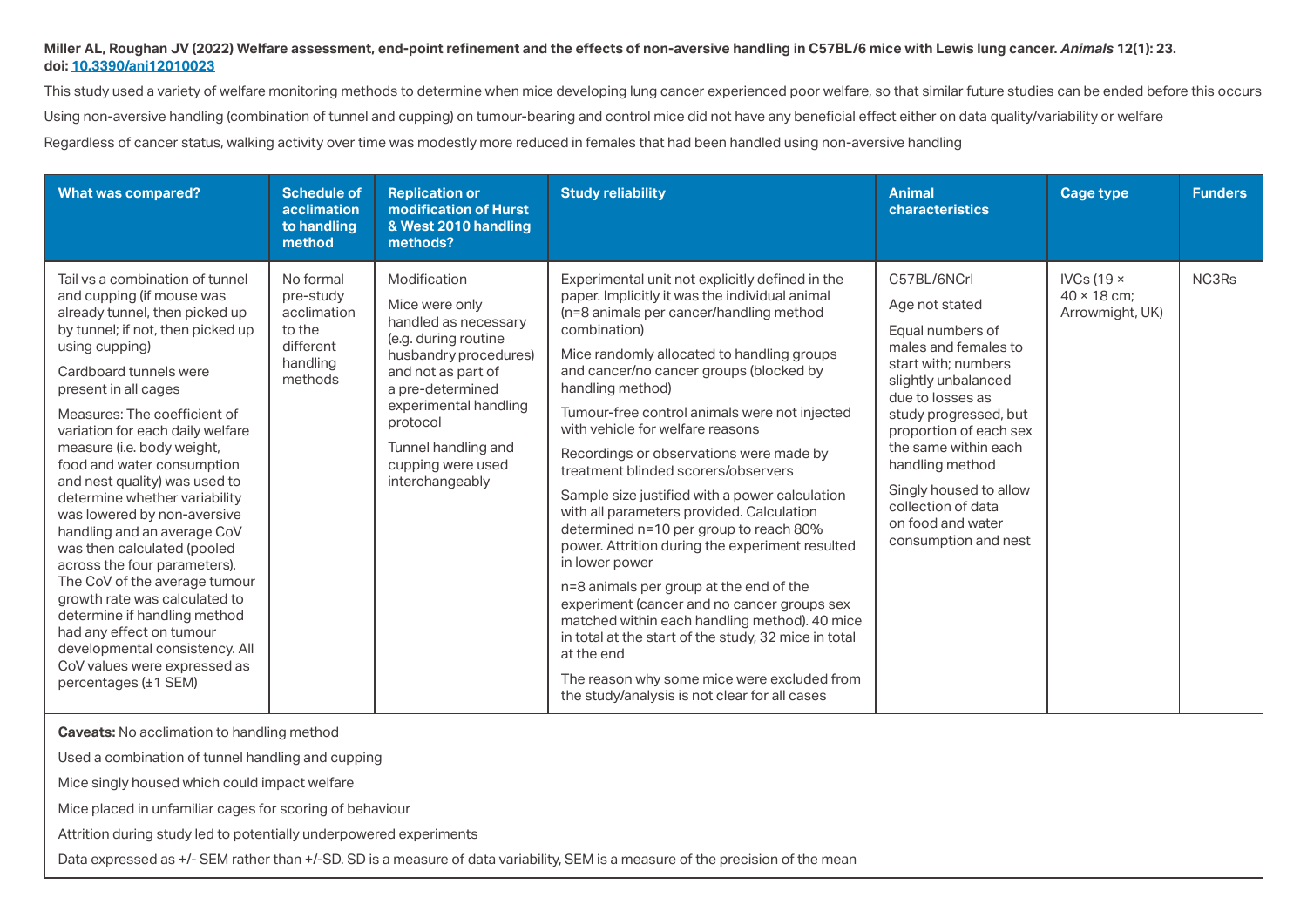### **Hull MA, Reynolds PS, Nunamaker EA (2022) Effects of non-aversive versus tail-lift handling on breeding productivity in a C57BL/6J mouse colony.** *PLoS ONE* **17(1): e0263192. doi: [10.1371/journal.pone.0263192](http://doi.org/10.1371/journal.pone.0263192)**

Compared to tail-handled mice, tunnel-handled mice averaged one extra pup per pair born and weaned during their reproductive lifespan

Loss of one or more complete litters by a given pair was significantly associated with handling method: more tunnel-handled pairs successfully weaned all litters produced, averaged fewer litter losses prior to weaning, and had a 20% lower risk of recurrent litter loss

| <b>What was compared?</b>                                                                                                                                                                                                                                                                                                                                                           | <b>Schedule of</b><br>acclimation to<br>handling method | <b>Replication or</b><br>modification of Hurst<br>& West 2010 handling<br>methods?                                                                                                                                                                                                                                                                                                                                               | <b>Study reliability</b>                                                                                                                                                                                                                                                                                                                                                                                                                                                                                                                                                                                                                                                                                                                                                                                 | <b>Animal</b><br><b>characteristics</b>                                                                                                                                          | <b>Cage type</b>              | <b>Funders</b>                                      |
|-------------------------------------------------------------------------------------------------------------------------------------------------------------------------------------------------------------------------------------------------------------------------------------------------------------------------------------------------------------------------------------|---------------------------------------------------------|----------------------------------------------------------------------------------------------------------------------------------------------------------------------------------------------------------------------------------------------------------------------------------------------------------------------------------------------------------------------------------------------------------------------------------|----------------------------------------------------------------------------------------------------------------------------------------------------------------------------------------------------------------------------------------------------------------------------------------------------------------------------------------------------------------------------------------------------------------------------------------------------------------------------------------------------------------------------------------------------------------------------------------------------------------------------------------------------------------------------------------------------------------------------------------------------------------------------------------------------------|----------------------------------------------------------------------------------------------------------------------------------------------------------------------------------|-------------------------------|-----------------------------------------------------|
| Tail (using rubber-tipped<br>forceps) v tunnel<br>Tunnels were 8.89 x 6.35 x<br>5.08 cm, clear, medical-grade<br>polycarbonate, square, familiar<br>(home cage) tubes<br>Measures: number of pups<br>born and weaned per breeding<br>pair during their reproductive<br>lifespan; number of entire litters<br>lost prior to weaning; inter-litter<br>interval; pair non-productivity | No details on<br>acclimation                            | Modification<br>Tunnel handling<br>performed as described<br>by Hurst & West 2010 (i.e.<br>mice guided with hand<br>in the home cage tunnel)<br>but the transfer tunnel<br>was of different shape<br>and size<br>Tail handling performed<br>using forceps<br>Mice were only handled<br>as necessary (e.g. during<br>routine husbandry<br>procedures) and not as<br>part of a pre-determined<br>experimental handling<br>protocol | Randomised controlled trial (breeding pairs<br>randomised to handling method and cages<br>randomised to position on the cage rack)<br>Blinding incorporated in study<br>Sample size justification was based<br>on practical constraints (i.e., the space<br>available for the breeding pairs and pups<br>over the course of the experiment)<br>Study underpowered to detect effect<br>size of interest for the primary outcome<br>measure (one extra pup per breeding pair<br>over reproductive lifetime) as sample size<br>would have been unfeasibly large<br>Experimental unit was the breeding pair<br>(n=30 and n=29 breeding pairs for tail-<br>handled and tunnel-handled respectively)<br>Total of 59 breeding pairs (170 mice), giving<br>birth to 1,950 pups during the course of<br>the study | 59 BI6C57/6J<br>(monogamous)<br>breeding pairs<br>Mice selected<br>from existing<br>colony<br>Males 6-8 weeks<br>when paired<br>with females and<br>females where<br>nulliparous | IVC (JAG75;<br>Allentown, NJ) | No specific<br>funding<br>received for<br>this work |

**Caveats:** Constraints on space and production led to the study being underpowered for the primary outcome measure. Authors explained this in the paper

Determination of neonate numbers might have been imprecise due to welfare concerns regarding disturbing dams immediately post birth, possibly underestimating pup mortality

Group differences in home cage configuration; tunnel-handled animals had one extra item in their cage (tunnel) compared to tail-handled

Before enrollment in the study all mice had been handled using forceps